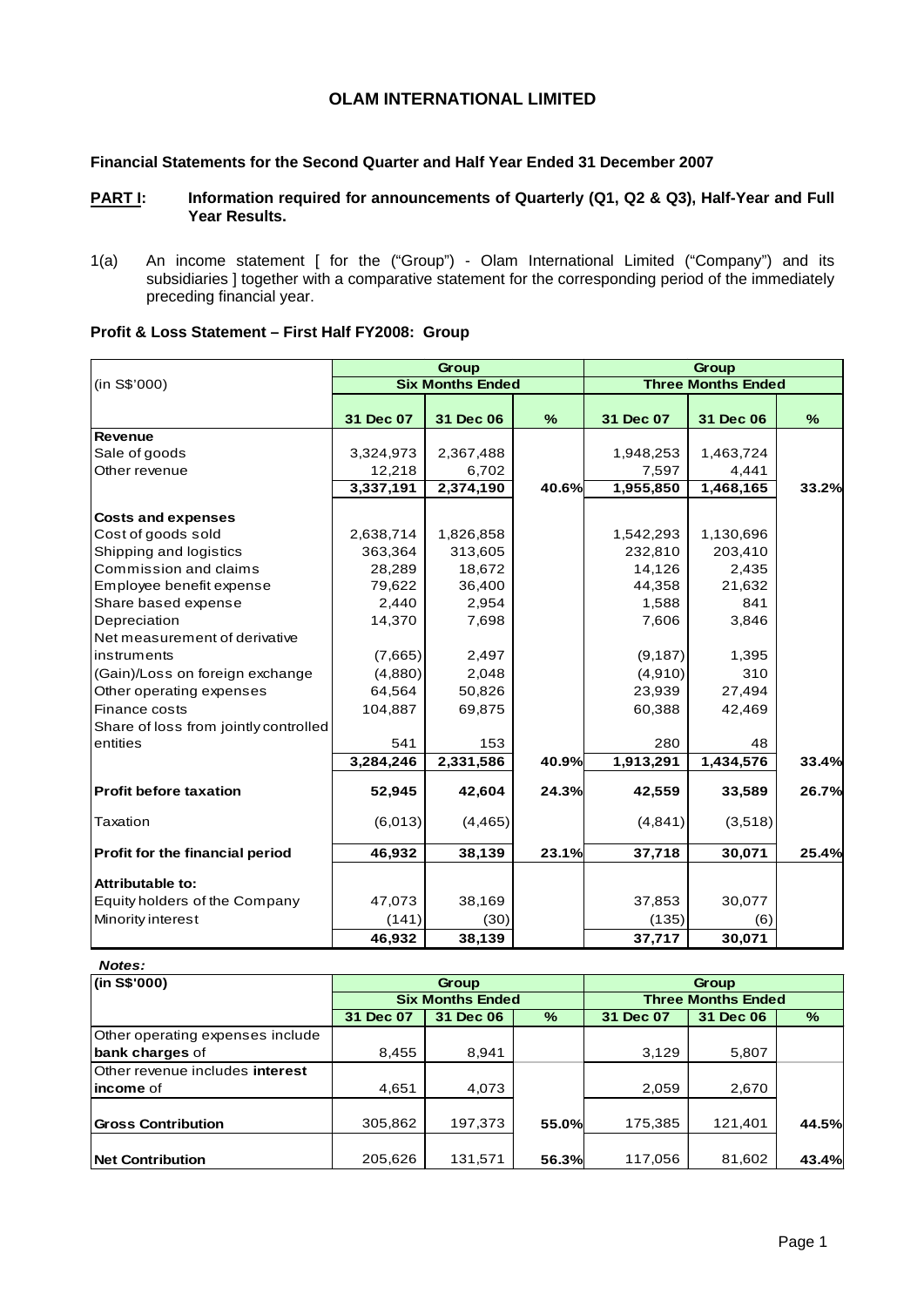1(b)(i) A Balance Sheet (for the Issuer and Group), together with a comparative statement as at the end of the immediately preceding financial year.

## **Balance Sheet: Group & Company**

| (in S\$'000)                                                   | Group       |             | Company     |             |
|----------------------------------------------------------------|-------------|-------------|-------------|-------------|
|                                                                | 31 Dec 2007 | 30 Jun 2007 | 31 Dec 2007 | 30 Jun 2007 |
| <b>Non-current assets</b>                                      |             |             |             |             |
| Property, plant and equipment                                  | 414,102     | 129,348     | 1,735       | 1,299       |
| Intangible assets                                              | 103,208     | 96,203      |             |             |
| Subsidiary companies                                           |             |             | 252,281     | 223,123     |
| Deferred tax assets                                            | 10,924      | 11,085      | 8,253       | 7,979       |
| Interest in jointly controlled entities                        | 2,392       | 1,942       | 2,216       | 2,227       |
| Long term investments                                          | 26,918      | 81,091      | 27,047      | 27,431      |
| Other receivables                                              | 3,704       | 9,466       | 3,704       | 1,006       |
|                                                                |             |             |             |             |
|                                                                |             |             |             |             |
| <b>Current assets</b>                                          |             |             |             |             |
| Amounts due from subsidiary companies                          |             |             | 382,310     | 301,192     |
| Trade receivables                                              | 389,067     | 508,193     | 85,042      | 263,186     |
| Margin accounts with brokers                                   | 175,578     | 86,162      | 136,696     | 79,595      |
| Inventories                                                    | 1,242,701   | 1,163,203   | 221,296     | 313,060     |
| Advance payments to suppliers                                  | 368,099     | 255,706     | 149,736     | 91,154      |
| Advance payments to subsidiary companies                       |             |             | 1,188,151   | 951,985     |
| Other receivables                                              | 310,818     | 199,416     | 25,190      | 52,026      |
| Short term investment                                          |             | 13,461      |             | 13,461      |
| Fixed deposits                                                 | 42,166      | 43,372      | 39,806      | 42,992      |
| Cash and bank balances                                         | 242,873     | 194,235     | 64,777      | 55,024      |
| Fair value of derivative financial instruments                 | 307,744     | 388,032     | 292,822     | 373,618     |
|                                                                | 3,079,046   | 2,851,780   | 2,585,826   | 2,537,293   |
| <b>Current liabilities</b>                                     |             |             |             |             |
| Trade payables and accruals                                    | 328,114     | 255,522     | 61,353      | 180,632     |
| Other payables                                                 | 145,495     | 55,927      | 54,363      | 45,011      |
| Amount due to bankers                                          | 873,110     | 545,555     | 639,059     | 346,693     |
| Medium term notes                                              | 355,000     | 450,000     | 355,000     | 450,000     |
| Provision for taxation                                         | 15,175      | 24,878      | 4,113       | 8,142       |
| Fair value of derivative financial instruments                 | 355,532     | 488,630     | 340,043     | 473,690     |
|                                                                | 2,072,426   | 1,820,512   | 1,453,931   | 1,504,168   |
| <b>Net current assets</b>                                      | 1,006,620   | 1,031,268   | 1,131,895   | 1,033,125   |
| <b>Non-current liabilities</b>                                 |             |             |             |             |
| Deferred tax liabilities                                       | (13,099)    | (3,323)     |             |             |
| Long term loan from holding company                            |             |             |             |             |
| Term loans from banks                                          | (785, 710)  | (703, 663)  | (703, 304)  | (690, 413)  |
| Medium term notes                                              | (366, 838)  | (220, 668)  | (366, 838)  | (220, 668)  |
| <b>Net assets</b>                                              | 402,221     | 432,749     | 356,989     | 385,109     |
|                                                                |             |             |             |             |
| Equity attributable to equity holders of the<br><b>Company</b> |             |             |             |             |
|                                                                |             |             |             |             |
| Share capital                                                  | 398,986     | 397,730     | 398,986     | 397,730     |
| Reserves                                                       | 3,349       | 34,992      | (41, 997)   | (12, 621)   |
|                                                                | 402,335     | 432,722     | 356,989     | 385,109     |
| Minority interest                                              | (114)       | 27          |             |             |
| <b>Total equity</b>                                            | 402,221     | 432,749     | 356,989     | 385,109     |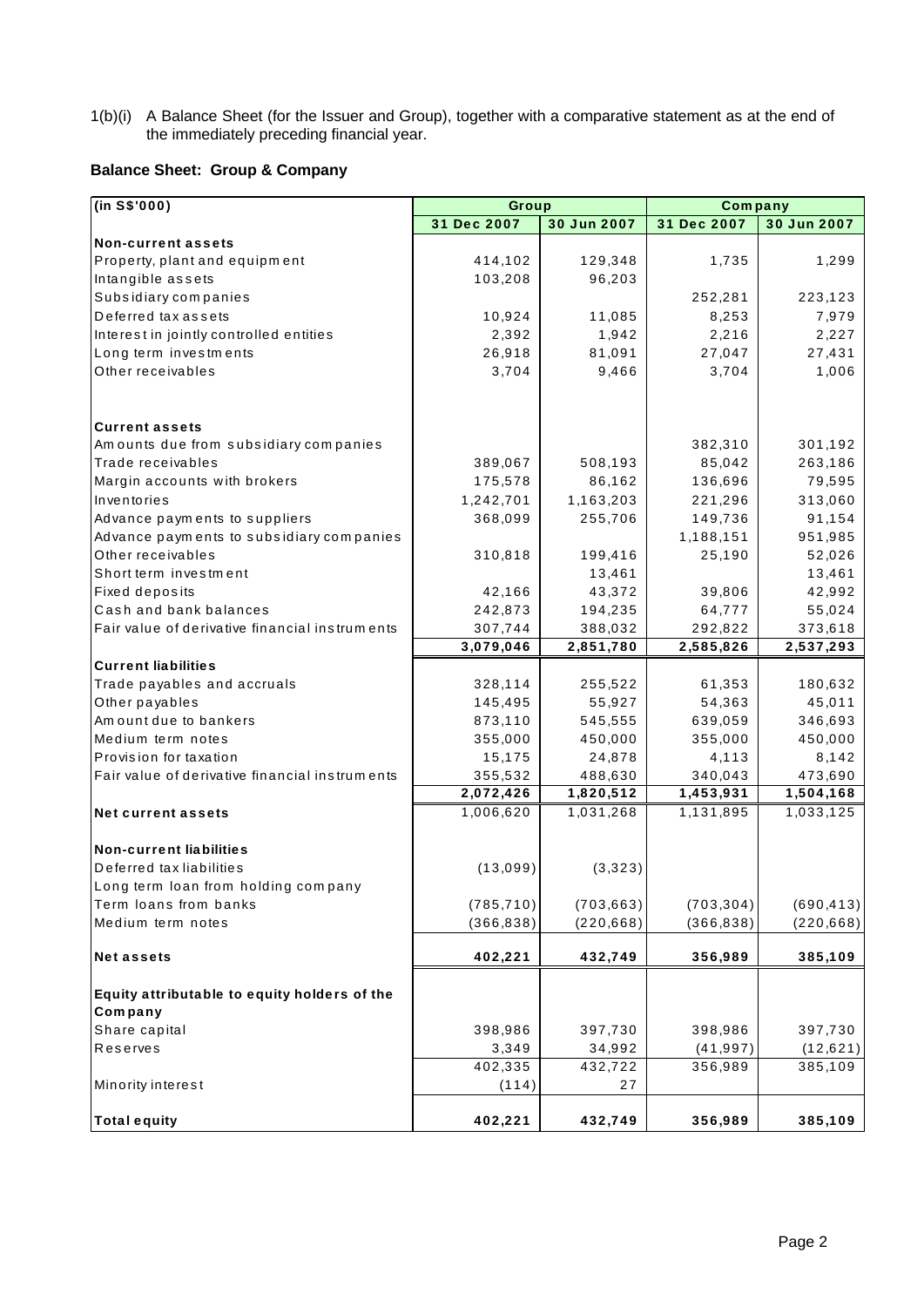1(b)(ii) Aggregate amount of Group's borrowings and debt securities.

## **Amount repayable in one year or less or on demand**

|                   |                | As at 31/12/2007 | As at 30/06/2007 |                  |  |
|-------------------|----------------|------------------|------------------|------------------|--|
|                   | <b>Secured</b> | <b>Unsecured</b> | <b>Secured</b>   | <b>Unsecured</b> |  |
|                   | (in S\$'000)   | (in S\$'000)     | (in S\$'000)     | (in S\$'000)     |  |
| Overdrafts        |                | 41.395           |                  | 49,970           |  |
| Loans             |                | 831,715          |                  | 495,585          |  |
| Medium Term Notes |                | 355,000          |                  | 450,000          |  |
| <b>Total</b>      |                | 1,228,110        |                  | 995,555          |  |

## **Amount repayable after one year**

|                             |                | As at 31/12/2007 | As at 30/06/2007 |                  |  |
|-----------------------------|----------------|------------------|------------------|------------------|--|
|                             | <b>Secured</b> | Unsecured        | <b>Secured</b>   | <b>Unsecured</b> |  |
|                             | (in S\$'000)   | (in S\$'000)     | (in S\$'000)     | (in S\$'000)     |  |
| Long Term Loans             | 12.231         | 773.479          | 13.249           | 690.414          |  |
| Long Term Medium Term Notes |                | 366.838          |                  | 220,668          |  |
| <b>Total</b>                | 12.231         | 1,140,317        | 13.249           | 911,082          |  |

## **Details of any Collateral**

The group's subsidiary, Universal Blanchers LLC in the United States, has an outstanding loan equivalent to S\$ 12.2 m (S\$13.2 m as at June 2007) which is secured on the assets of the subsidiary.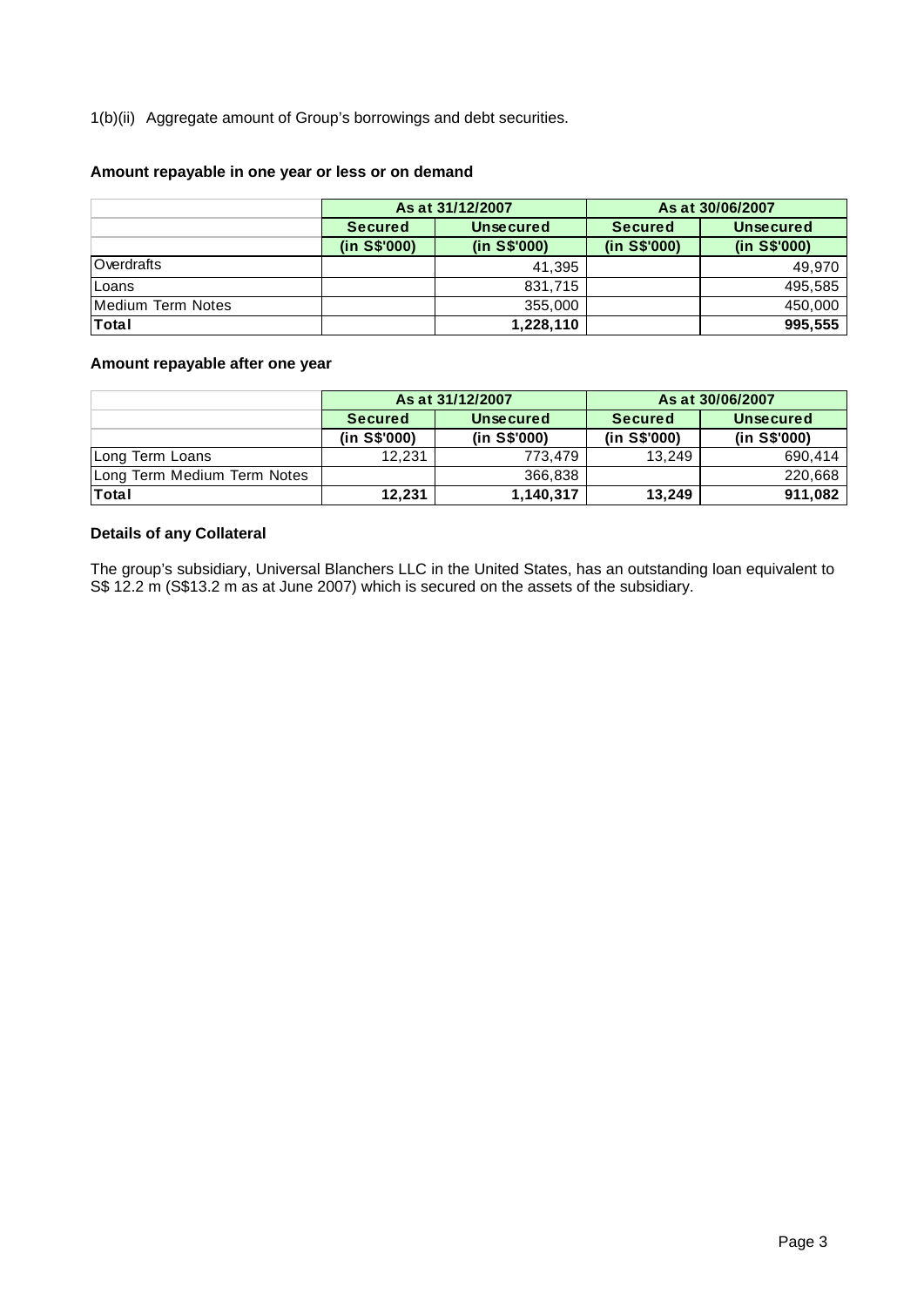1(c) A Cash Flow Statement (for the Group), together with a comparative statement for the corresponding period of the immediately preceding financial year.

|                                                                  |                         | Group       | Group       |                           |  |
|------------------------------------------------------------------|-------------------------|-------------|-------------|---------------------------|--|
| (in S\$'000)                                                     | <b>Six Months Ended</b> |             |             | <b>Three Months Ended</b> |  |
|                                                                  | 31 Dec 2007             | 31 Dec 2006 | 31 Dec 2007 | 31 Dec 2006               |  |
| Cash flow from operating activities                              |                         |             |             |                           |  |
| Operating profit before taxation                                 | 52,945                  | 42,604      | 42,559      | 33,589                    |  |
| <b>Adjustments for:</b>                                          |                         |             |             |                           |  |
| Share of loss in jointly controlled entities                     | 541                     | 153         | 280         | 48                        |  |
| Depreciation of property, plant and equipment                    | 14,370                  | 7,698       | 7,606       | 3,846                     |  |
| Loss/ (gain) on disposal of property, plant and equipment        | 26                      |             | (321)       | 21                        |  |
| Net measurement of derivative instruments                        | (7,665)                 | 2,497       | (9, 187)    | 1,395                     |  |
| Amortisation of intangible asset                                 | 648                     |             | 316         |                           |  |
| Cost of share-based payments                                     | 2,440                   | 2,954       | 1,588       | 1,431                     |  |
| Interest income                                                  | (4,651)                 | (4,073)     | (2,059)     | (2,670)                   |  |
| Interest expense                                                 | 104,887                 | 69,875      | 60,388      | 42,469                    |  |
| Operating profit before reinvestment in working capital          | 163,541                 | 121,708     | 101,170     | 80,129                    |  |
| Decrease/ (increase) in inventories                              | 105,362                 | (168, 946)  | 118,495     | (195, 652)                |  |
| Decrease/ (increase) in receivables                              | 68,054                  | (142, 458)  | (49, 107)   | (99, 754)                 |  |
| (Increase)/ decrease in advance payments to suppliers            | (99, 172)               | (53, 944)   | (67, 484)   | 25,175                    |  |
| Increase/ (decrease) in payables                                 | 16,682                  | 17,033      | 58,516      | (32, 239)                 |  |
| Cash flow generated from/ (used in) operations                   | 254,467                 | (226, 607)  | 161,590     | (222, 341)                |  |
| Interest income received                                         | 4,651                   | 4,073       | 2,059       | 2,671                     |  |
| Interest expenses paid                                           | (112,988)               | (63,318)    | (17,001)    | (28, 661)                 |  |
| Taxpaid                                                          | (20, 293)               | (5,956)     | (12, 827)   | (2,503)                   |  |
| Net cash flow generated from / (used in) operating activities    | 125,837                 | (291, 808)  | 133,821     | (250, 834)                |  |
| Cash flow from investing activities                              |                         |             |             |                           |  |
| Proceeds from disposal of property, plant and equipment          | 3,176                   | 1,294       | 34          | 695                       |  |
| Purchase of property, plant and equipment                        | (64, 943)               | (19, 933)   | (62, 194)   | (11,688)                  |  |
| Acquisition of subsidiaries - net of cash acquired               | (179, 381)              |             | (26, 932)   |                           |  |
| Proceeds from sale of government securities                      | 13,461                  |             |             |                           |  |
| Investment in a jointly controlled entity                        |                         | (132)       |             | (132)                     |  |
| (Loan)/ repayment to jointly controlled entities                 | (2, 233)                | (109)       | (2, 411)    | 93                        |  |
| Net cash flow used in investing activities                       | (229, 919)              | (18, 880)   | (91, 503)   | (11, 032)                 |  |
| Cash flow from financing activities                              |                         |             |             |                           |  |
| Increase in loans from banks                                     | 171,391                 | 202,688     | 248,333     | 116,491                   |  |
| Proceeds from issuance of shares on exercise of share options    | 1,256                   |             | 717         |                           |  |
| Dividends paid on ordinary shares by the Company                 | (54, 411)               | (46, 638)   | (54, 411)   | (46, 638)                 |  |
| Increase / (decrease) in medium term notes                       | 51,170                  | 142,531     | (92, 606)   | 197,802                   |  |
| Net cash flow provided by financing activities                   | 169,406                 | 298,581     | 102,034     | 267,655                   |  |
| Net effect of exchange rate changes on cash and cash equivalents | (9,317)                 | (12, 695)   | 4,412       | (8,489)                   |  |
| Net increase / (decrease) in cash and cash equivalents           | 56,007                  | (24, 802)   | 148,764     | (2,700)                   |  |
| Cash and cash equivalents at the beginning of the period         | 187,637                 | 267,401     | 94,880      | 245,299                   |  |
| Cash and cash equivalents at the end of the period               | 243,644                 | 242,599     | 243,644     | 242,599                   |  |
|                                                                  |                         |             |             |                           |  |
|                                                                  |                         |             |             |                           |  |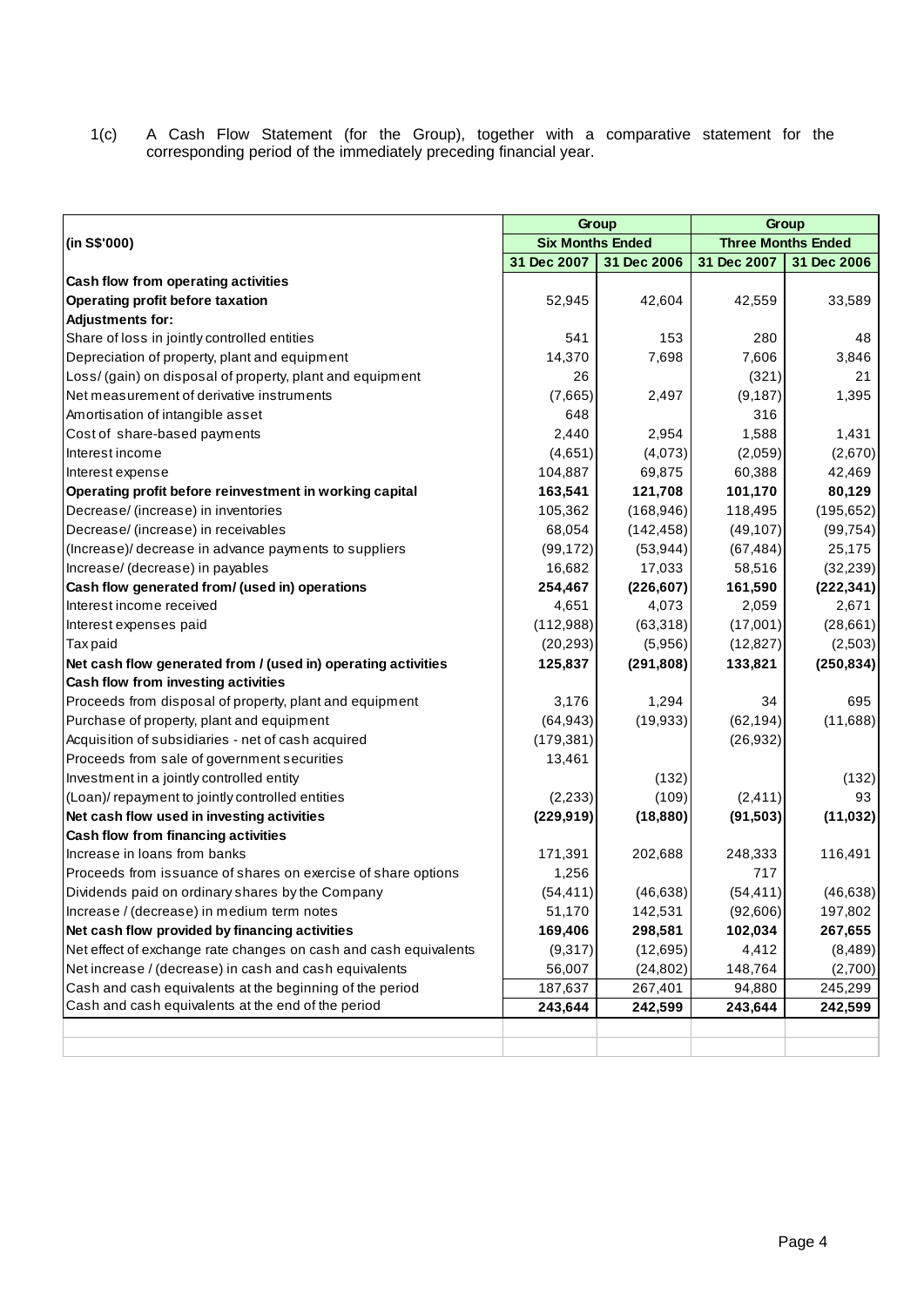1(d)(i) A statement (for the Issuer and Group) showing either (i) all changes in equity, or (ii) changes in equity other than those arising from capitalisation issues and distributions to shareholders, together with a comparative statement for the corresponding period of the immediately preceding financial year.

| GROUP HALF YEAR - 31 DECEMBER 2007          |                                          |                                                                               |                                                                     |                                                                 |                                      |                                    |                                              |                                  |
|---------------------------------------------|------------------------------------------|-------------------------------------------------------------------------------|---------------------------------------------------------------------|-----------------------------------------------------------------|--------------------------------------|------------------------------------|----------------------------------------------|----------------------------------|
|                                             |                                          |                                                                               |                                                                     | Attributable to equity holders of the Company                   |                                      |                                    |                                              |                                  |
| At 31 December 2007<br>Group                | <b>Share</b><br><b>Capital</b><br>\$'000 | Foreign<br><b>Currency</b><br><b>Translation</b><br><b>Reserves</b><br>\$'000 | <b>Fair Value</b><br><b>Adjustment</b><br><b>Reserves</b><br>\$'000 | Share-based<br><b>Compensation</b><br><b>Reserves</b><br>\$'000 | Revenue<br><b>Reserves</b><br>\$'000 | Total<br><b>Reserves</b><br>\$'000 | <b>Minority</b><br><b>Interest</b><br>\$'000 | Total<br><b>Equity</b><br>\$'000 |
| At 01 July 2007                             | 397,730                                  | (39, 929)                                                                     | (150, 827)                                                          | 8.616                                                           | 217.132                              | 34.992                             | 27                                           | 432.749                          |
| Net loss on fair value changes              |                                          |                                                                               |                                                                     |                                                                 |                                      |                                    |                                              |                                  |
| during the period                           |                                          |                                                                               | (56, 476)                                                           |                                                                 |                                      | (56, 476)                          |                                              | (56, 476)                        |
| Recognised in the profit and                |                                          |                                                                               |                                                                     |                                                                 |                                      |                                    |                                              |                                  |
| loss account on occurrence                  |                                          |                                                                               |                                                                     |                                                                 |                                      |                                    |                                              |                                  |
| of hedged transactions                      |                                          |                                                                               | 51,189                                                              |                                                                 |                                      | 51.189                             |                                              | 51.189                           |
| Foreign currency translation                |                                          |                                                                               |                                                                     |                                                                 |                                      |                                    |                                              |                                  |
| adjustment                                  |                                          | (21,036)                                                                      |                                                                     |                                                                 |                                      | (21, 036)                          |                                              | (21, 036)                        |
| Net expense recognised directly             |                                          |                                                                               |                                                                     |                                                                 |                                      |                                    |                                              |                                  |
| in equity                                   |                                          | (21, 036)                                                                     | (5,287)                                                             |                                                                 |                                      | (26, 323)                          |                                              | (26, 323)                        |
| Profit for the period                       |                                          |                                                                               |                                                                     |                                                                 | 47.073                               | 47.073                             | (141)                                        | 46,932                           |
| Total recognised expense and                |                                          |                                                                               |                                                                     |                                                                 |                                      |                                    |                                              |                                  |
| income for the period                       |                                          | (21,036)                                                                      | (5,287)                                                             |                                                                 | 47.073                               | 20.750                             | (141)                                        | 20,609                           |
| Dividends on ordinary shares                |                                          |                                                                               |                                                                     |                                                                 | (54, 411)                            | (54, 411)                          |                                              | (54, 411)                        |
| Share-based expense                         |                                          |                                                                               |                                                                     | 2,018                                                           |                                      | 2,018                              |                                              | 2,018                            |
| Issue of shares on exercise of share option | 1.256                                    |                                                                               |                                                                     |                                                                 |                                      |                                    |                                              | 1,256                            |
| At 31 December 2007                         | 398,986                                  | (60, 965)                                                                     | (156, 114)                                                          | 10,634                                                          | 209,794                              | 3,349                              | (114)                                        | 402,221                          |

| GROUP HALF YEAR - 31 DECEMBER 2006 |                                          |                                                                |                                                |                                                                                                           |                          |                        |                                              |                                         |
|------------------------------------|------------------------------------------|----------------------------------------------------------------|------------------------------------------------|-----------------------------------------------------------------------------------------------------------|--------------------------|------------------------|----------------------------------------------|-----------------------------------------|
|                                    |                                          |                                                                |                                                | Attributable to equity holders of the Company                                                             |                          |                        |                                              |                                         |
| At 31 December 2006<br>Group       | <b>Share</b><br><b>Capital</b><br>\$'000 | <b>Foreign</b><br><b>Currency</b><br><b>Reserves</b><br>\$'000 | <b>Fair Value</b><br><b>Reserves</b><br>\$'000 | Share-based<br>Translation   Adjustment   Compensation   Reserves   Reserves<br><b>Reserves</b><br>\$'000 | <b>Revenue</b><br>\$'000 | <b>Total</b><br>\$'000 | <b>Minority</b><br><b>Interest</b><br>\$'000 | <b>Total</b><br><b>Equity</b><br>\$'000 |
| At 01 July 2006                    | 396,954                                  | (25,091)                                                       | (41, 978)                                      | 3,378                                                                                                     | 154,723                  | 91,032                 | 53                                           | 488,039                                 |
| Net gain on fair value changes     |                                          |                                                                |                                                |                                                                                                           |                          |                        |                                              |                                         |
| during the period                  |                                          |                                                                | 59,470                                         |                                                                                                           |                          | 59,470                 |                                              | 59,470                                  |
| Recognised in the profit and       |                                          |                                                                |                                                |                                                                                                           |                          |                        |                                              |                                         |
| loss account on occurrence         |                                          |                                                                |                                                |                                                                                                           |                          |                        |                                              |                                         |
| of hedged transactions             |                                          |                                                                | (55, 884)                                      |                                                                                                           |                          | (55, 884)              |                                              | (55, 884)                               |
| Foreign currency translation       |                                          |                                                                |                                                |                                                                                                           |                          |                        |                                              |                                         |
| adjustment                         |                                          | (12, 854)                                                      |                                                |                                                                                                           |                          | (12, 854)              |                                              | (12, 854)                               |
| Net expense and income             |                                          |                                                                |                                                |                                                                                                           |                          |                        |                                              |                                         |
| recognised directly in equity      |                                          | (12, 854)                                                      | 3,586                                          |                                                                                                           |                          | (9,268)                |                                              | (9,268)                                 |
| Profit for the period              |                                          |                                                                |                                                |                                                                                                           | 38,169                   | 38,169                 | (30)                                         | 38,139                                  |
| Total recognised expense and       |                                          |                                                                |                                                |                                                                                                           |                          |                        |                                              |                                         |
| income for the period              |                                          | (12, 854)                                                      | 3,586                                          |                                                                                                           | 38,169                   | 28.901                 | (30)                                         | 28.871                                  |
| Transfer of share premium to       |                                          |                                                                |                                                |                                                                                                           |                          |                        |                                              |                                         |
| share capital account              |                                          |                                                                |                                                |                                                                                                           |                          |                        |                                              |                                         |
| Dividends on ordinary shares       |                                          |                                                                |                                                |                                                                                                           | (46, 638)                | (46, 638)              |                                              | (46, 638)                               |
| Share-based expense                |                                          |                                                                |                                                | 2,709                                                                                                     |                          | 2,709                  |                                              | 2,709                                   |
| Incorporation of a subsidiary      |                                          |                                                                |                                                |                                                                                                           |                          |                        |                                              |                                         |
| At 31 December 2006                | 396,954                                  | (37, 945)                                                      | (38, 392)                                      | 6,087                                                                                                     | 146,254                  | 76,004                 | 23                                           | 472,981                                 |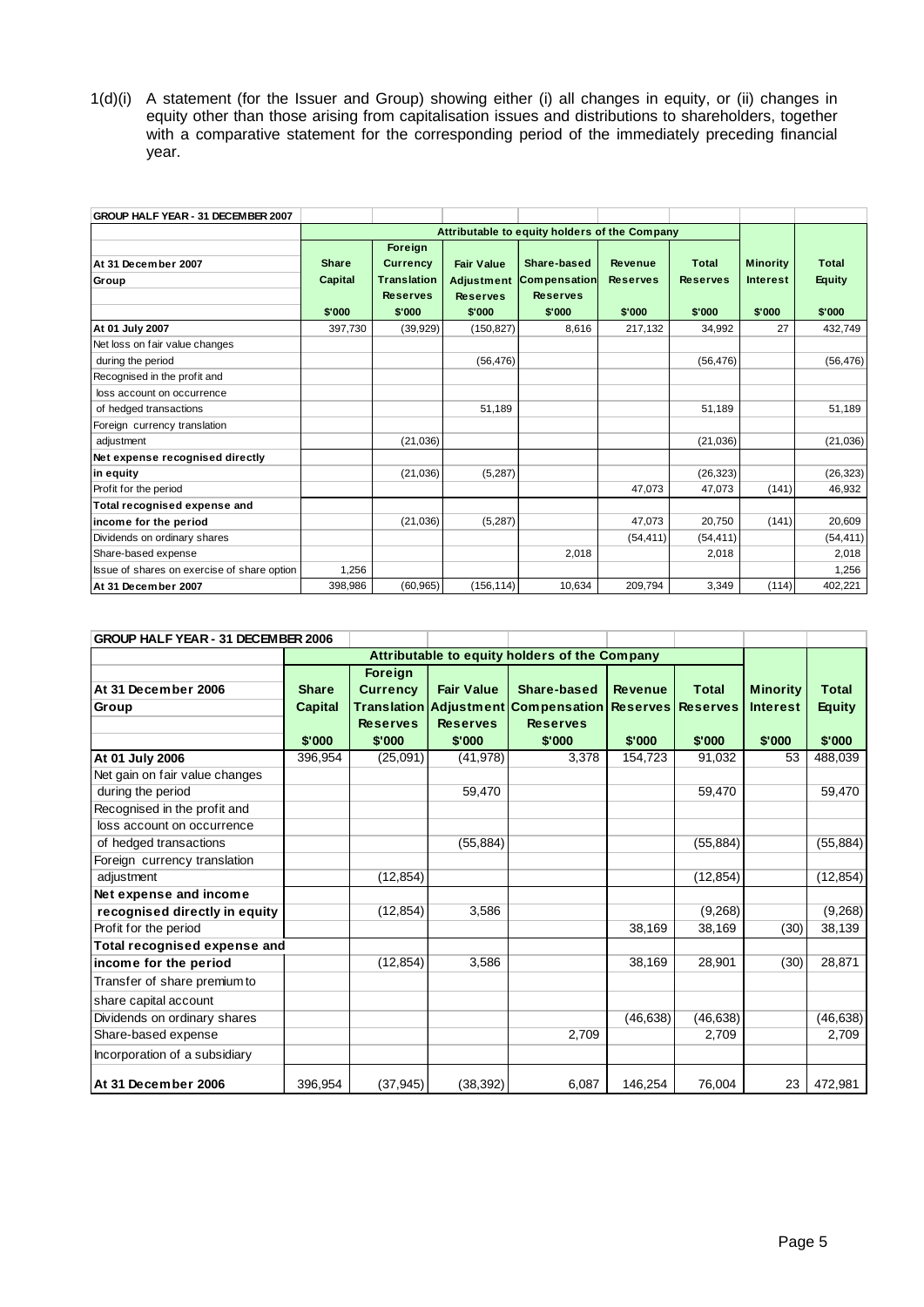| <b>COMPANY HALF YEAR - 31 DECEMBER 2007</b> |              |                    |                   |                                               |                |                 |               |
|---------------------------------------------|--------------|--------------------|-------------------|-----------------------------------------------|----------------|-----------------|---------------|
|                                             |              |                    |                   | Attributable to equity holders of the Company |                |                 |               |
|                                             |              | Foreign            |                   |                                               |                |                 |               |
| At 31 December 2007                         | <b>Share</b> | <b>Currency</b>    | <b>Fair Value</b> | Share-based                                   | <b>Revenue</b> | <b>Total</b>    | <b>Total</b>  |
| Company                                     | Capital      | <b>Translation</b> | <b>Adjustment</b> | <b>Compensation Reserves</b>                  |                | <b>Reserves</b> | <b>Equity</b> |
|                                             |              | <b>Reserves</b>    | <b>Reserves</b>   | <b>Reserves</b>                               |                |                 |               |
|                                             | \$'000       | \$'000             | \$'000            | \$'000                                        | \$'000         | \$'000          | \$'000        |
| At 01 July 2007                             | 397,730      | (35, 583)          | (148, 563)        | 8,616                                         | 162,909        | (12,621)        | 385,109       |
| Net loss on fair value changes              |              |                    |                   |                                               |                |                 |               |
| during the period                           |              |                    | (67, 837)         |                                               |                | (67, 837)       | (67, 837)     |
| Recognised in the profit and                |              |                    |                   |                                               |                |                 |               |
| loss account on occurrence                  |              |                    |                   |                                               |                |                 |               |
| of hedged transactions                      |              |                    | 60,584            |                                               |                | 60,584          | 60,584        |
| Foreign currency translation                |              |                    |                   |                                               |                |                 |               |
| adjustment                                  |              | (24, 013)          |                   |                                               |                | (24, 013)       | (24, 013)     |
| Net expense                                 |              |                    |                   |                                               |                |                 |               |
| recognised directly in equity               |              | (24, 013)          | (7, 253)          |                                               |                | (31, 266)       | (31, 266)     |
| Profit for the period                       |              |                    |                   |                                               | 54,282         | 54,282          | 54,282        |
| Total recognised expense and                |              |                    |                   |                                               |                |                 |               |
| income for the period                       |              | (24, 013)          | (7, 253)          |                                               | 54,282         | 23,016          | 23,016        |
| Dividends on ordinary shares                |              |                    |                   |                                               | (54, 410)      | (54, 410)       | (54, 410)     |
| Share-based expense                         |              |                    |                   | 2,018                                         |                | 2,018           | 2,018         |
| Issue of shares on exercise of share option | 1,256        |                    |                   |                                               |                |                 | 1,256         |
| At 31 December 2007                         | 398,986      | (59, 596)          | (155, 816)        | 10,634                                        | 162,781        | (41, 997)       | 356,989       |

| COMPANY HALF YEAR - 31 DECEMBER 2006 |                                          |                                                                |                                                |                                                                                        |                                             |                                           |                                         |
|--------------------------------------|------------------------------------------|----------------------------------------------------------------|------------------------------------------------|----------------------------------------------------------------------------------------|---------------------------------------------|-------------------------------------------|-----------------------------------------|
|                                      |                                          |                                                                |                                                | Attributable to equity holders of the Company                                          |                                             |                                           |                                         |
| At 31 December 2006<br>Company       | <b>Share</b><br><b>Capital</b><br>\$'000 | <b>Foreign</b><br><b>Currency</b><br><b>Reserves</b><br>\$'000 | <b>Fair Value</b><br><b>Reserves</b><br>\$'000 | Share-based<br><b>Translation Adjustment Compensation</b><br><b>Reserves</b><br>\$'000 | <b>Revenue</b><br><b>Reserves</b><br>\$'000 | <b>Total</b><br><b>Reserves</b><br>\$'000 | <b>Total</b><br><b>Equity</b><br>\$'000 |
| At 01 July 2006                      | 396,954                                  | (19, 545)                                                      | (41,046)                                       | 3,378                                                                                  | 131,778                                     | 74,565                                    | 471,519                                 |
| Net gain on fair value changes       |                                          |                                                                |                                                |                                                                                        |                                             |                                           |                                         |
| during the period                    |                                          |                                                                | 50,850                                         |                                                                                        |                                             | 50,850                                    | 50,850                                  |
| Recognised in the profit and         |                                          |                                                                |                                                |                                                                                        |                                             |                                           |                                         |
| loss account on occurrence           |                                          |                                                                |                                                |                                                                                        |                                             |                                           |                                         |
| of hedged transactions               |                                          |                                                                | (51, 440)                                      |                                                                                        |                                             | (51, 440)                                 | (51, 440)                               |
| Foreign currency translation         |                                          |                                                                |                                                |                                                                                        |                                             |                                           |                                         |
| adjustment                           |                                          | (14, 204)                                                      |                                                |                                                                                        |                                             | (14, 204)                                 | (14, 204)                               |
| Net expense                          |                                          |                                                                |                                                |                                                                                        |                                             |                                           |                                         |
| recognised directly in equity        |                                          | (14, 204)                                                      | (590)                                          |                                                                                        |                                             | (14, 794)                                 | (14, 794)                               |
| Profit for the period                |                                          |                                                                |                                                |                                                                                        | 37,360                                      | 37,360                                    | 37,360                                  |
| Total recognised expense and         |                                          |                                                                |                                                |                                                                                        |                                             |                                           |                                         |
| income for the period                |                                          | (14, 204)                                                      | (590)                                          |                                                                                        | 37,360                                      | 22,566                                    | 22,566                                  |
| Transfer of share premium to         |                                          |                                                                |                                                |                                                                                        |                                             |                                           |                                         |
| share capital account                |                                          |                                                                |                                                |                                                                                        |                                             |                                           |                                         |
| Dividends on ordinary shares         |                                          |                                                                |                                                |                                                                                        | (46, 638)                                   | (46, 638)                                 | (46, 638)                               |
| Share-based expense                  |                                          |                                                                |                                                | 2,709                                                                                  |                                             | 2,709                                     | 2,709                                   |
| Incorporation of a subsidiary        |                                          |                                                                |                                                |                                                                                        |                                             |                                           |                                         |
| At 31 December 2006                  | 396,954                                  | (33,749)                                                       | (41, 636)                                      | 6,087                                                                                  | 122,500                                     | 53,202                                    | 450,156                                 |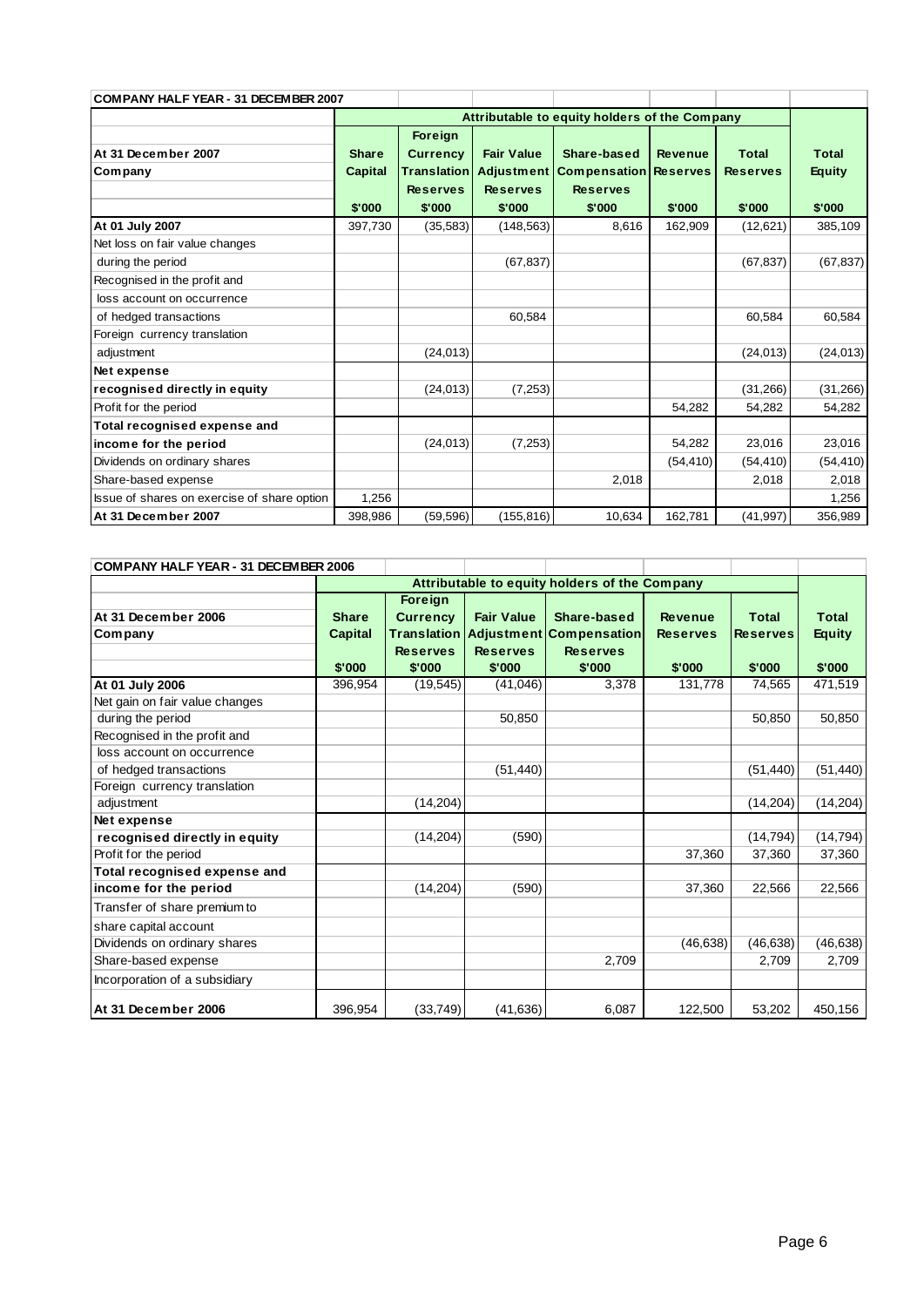| GROUP QUARTER - 31 DECEMBER 2007            |              |                 |                   |                                               |                 |                 |                 |               |
|---------------------------------------------|--------------|-----------------|-------------------|-----------------------------------------------|-----------------|-----------------|-----------------|---------------|
|                                             |              |                 |                   | Attributable to equity holders of the Company |                 |                 |                 |               |
|                                             |              | Foreign         |                   |                                               |                 |                 |                 |               |
| At 31 December 2007                         | <b>Share</b> | <b>Currency</b> | <b>Fair Value</b> | Share-based                                   | <b>Revenue</b>  | <b>Total</b>    | <b>Minority</b> | <b>Total</b>  |
| Group                                       | Capital      |                 |                   | <b>Translation Adjustment Compensation</b>    | <b>Reserves</b> | <b>Reserves</b> | <b>Interest</b> | <b>Equity</b> |
|                                             |              | <b>Reserves</b> | <b>Reserves</b>   | <b>Reserves</b>                               |                 |                 |                 |               |
|                                             | \$'000       | \$'000          | \$'000            | \$'000                                        | \$'000          | \$'000          | \$'000          | \$'000        |
| At 01 October 2007                          | 398,269      | (39,000)        | (108, 440)        | 9,433                                         | 226,352         | 88,345          | 21              | 486,635       |
| Net loss on fair value changes              |              |                 |                   |                                               |                 |                 |                 |               |
| during the period                           |              |                 | (76, 754)         |                                               |                 | (76, 754)       |                 | (76, 754)     |
| Recognised in the profit and                |              |                 |                   |                                               |                 |                 |                 |               |
| loss account on occurrence                  |              |                 |                   |                                               |                 |                 |                 |               |
| of hedged transactions                      |              |                 | 29,080            |                                               |                 | 29,080          |                 | 29,080        |
| Foreign currency translation                |              |                 |                   |                                               |                 |                 |                 |               |
| adjustment                                  |              | (21, 965)       |                   |                                               |                 | (21, 965)       |                 | (21, 965)     |
| Net expense recognised directly             |              |                 |                   |                                               |                 |                 |                 |               |
| in equity                                   |              | (21,965)        | (47, 674)         |                                               |                 | (69, 639)       |                 | (69, 639)     |
| Profit for the period                       |              |                 |                   |                                               | 37,853          | 37,853          | (135)           | 37,718        |
| Total recognised expense and                |              |                 |                   |                                               |                 |                 |                 |               |
| income for the period                       |              | (21,965)        | (47, 674)         |                                               | 37,853          | (31,786)        | (135)           | (31, 921)     |
| Dividends on ordinary shares                |              |                 |                   |                                               | (54, 411)       | (54, 411)       |                 | (54, 411)     |
| Share-based expense                         |              |                 |                   | 1,201                                         |                 | 1,201           |                 | 1,201         |
| Issue of shares on exercise of share option | 717          |                 |                   |                                               |                 |                 |                 | 717           |
| At 31 December 2007                         | 398,986      | (60, 965)       | (156, 114)        | 10,634                                        | 209,794         | 3,349           | (114)           | 402,221       |

| GROUP QUARTER - 31 DECEMBER 2006 |              |                                               |                   |                                              |                |                 |                 |               |
|----------------------------------|--------------|-----------------------------------------------|-------------------|----------------------------------------------|----------------|-----------------|-----------------|---------------|
|                                  |              | Attributable to equity holders of the Company |                   |                                              |                |                 |                 |               |
|                                  |              | Foreign                                       |                   |                                              |                |                 |                 |               |
| At 31 December 2006              | <b>Share</b> | <b>Currency</b>                               | <b>Fair Value</b> | Share-based                                  | <b>Revenue</b> | <b>Total</b>    | <b>Minority</b> | <b>Total</b>  |
| Group                            | Capital      |                                               |                   | Translation Adjustment Compensation Reserves |                | <b>Reserves</b> | <b>Interest</b> | <b>Equity</b> |
|                                  |              | <b>Reserves</b>                               | <b>Reserves</b>   | <b>Reserves</b>                              |                |                 |                 |               |
|                                  | \$'000       | \$'000                                        | \$'000            | \$'000                                       | \$'000         | \$'000          | \$'000          | \$'000        |
| At 01 October 2006               | 396,954      | (30, 431)                                     | (41, 234)         | 4,733                                        | 162,815        | 95,883          | 29              | 492,866       |
| Net gain on fair value changes   |              |                                               |                   |                                              |                |                 |                 |               |
| during the period                |              |                                               | 43,750            |                                              |                | 43,750          |                 | 43.750        |
| Recognised in the profit and     |              |                                               |                   |                                              |                |                 |                 |               |
| loss account on occurrence       |              |                                               |                   |                                              |                |                 |                 |               |
| of hedged transactions           |              |                                               | (40, 908)         |                                              |                | (40, 908)       |                 | (40, 908)     |
| Foreign currency translation     |              |                                               |                   |                                              |                |                 |                 |               |
| adjustment                       |              | (7, 514)                                      |                   |                                              |                | (7, 514)        |                 | (7, 514)      |
| Net expense and income           |              |                                               |                   |                                              |                |                 |                 |               |
| recognised directly in equity    |              | (7, 514)                                      | 2,842             |                                              |                | (4,672)         |                 | (4, 672)      |
| Profit for the period            |              |                                               |                   |                                              | 30,077         | 30,077          | (6)             | 30,071        |
| Total recognised expense and     |              |                                               |                   |                                              |                |                 |                 |               |
| income for the period            |              | (7, 514)                                      | 2,842             |                                              | 30,077         | 25,405          | (6)             | 25,399        |
| Transfer of share premium to     |              |                                               |                   |                                              |                |                 |                 |               |
| share capital account            |              |                                               |                   |                                              |                |                 |                 |               |
| Dividends on ordinary shares     |              |                                               |                   |                                              | (46, 638)      | (46, 638)       |                 | (46, 638)     |
| Share-based expense              |              |                                               |                   | 1.354                                        |                | 1,354           |                 | 1,354         |
| Incorporation of a subsidiary    |              |                                               |                   |                                              |                |                 |                 |               |
| At 31 December 2006              | 396,954      | (37, 945)                                     | (38, 392)         | 6,087                                        | 146,254        | 76,004          | 23              | 472,981       |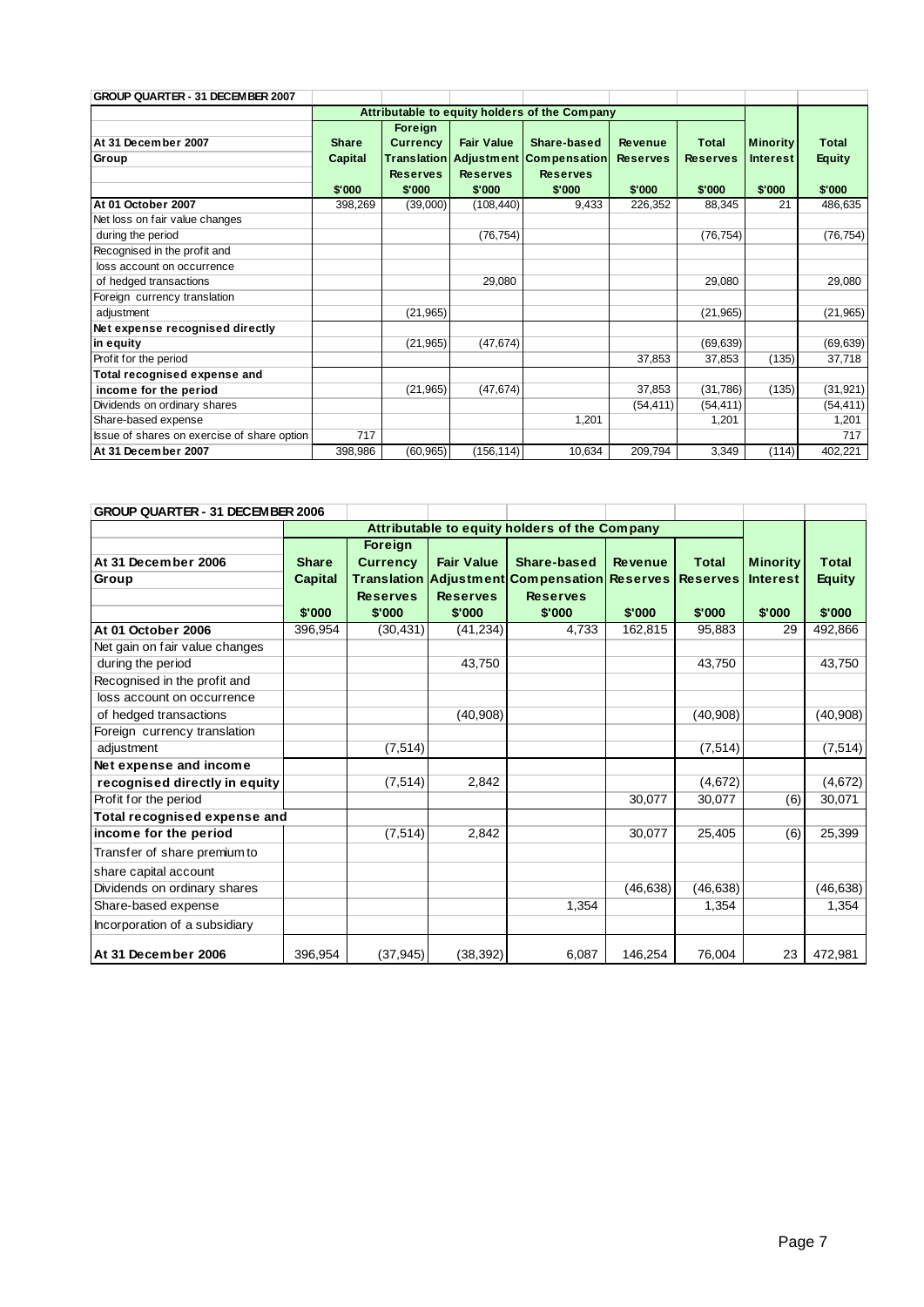| COMPANY QUARTER - 31 DECEMBER 2007          |                |                    |                   |                                               |                 |                 |               |
|---------------------------------------------|----------------|--------------------|-------------------|-----------------------------------------------|-----------------|-----------------|---------------|
|                                             |                |                    |                   | Attributable to equity holders of the Company |                 |                 |               |
|                                             |                | Foreign            |                   |                                               |                 |                 |               |
| At 31 December 2007                         | <b>Share</b>   | <b>Currency</b>    | <b>Fair Value</b> | Share-based                                   | <b>Revenue</b>  | <b>Total</b>    | <b>Total</b>  |
| Company                                     | <b>Capital</b> | <b>Translation</b> | <b>Adjustment</b> | Compensation                                  | <b>Reserves</b> | <b>Reserves</b> | <b>Equity</b> |
|                                             |                | <b>Reserves</b>    | <b>Reserves</b>   | <b>Reserves</b>                               |                 |                 |               |
|                                             | \$'000         | \$'000             | \$'000            | \$'000                                        | \$'000          | \$'000          | \$'000        |
| At 01 October 2007                          | 398,269        | (37, 528)          | (112, 297)        | 9,433                                         | 177,416         | 37,024          | 435,293       |
| Net loss on fair value changes              |                |                    |                   |                                               |                 |                 |               |
| during the period                           |                |                    | (84, 356)         |                                               |                 | (84, 356)       | (84, 356)     |
| Recognised in the profit and                |                |                    |                   |                                               |                 |                 |               |
| loss account on occurrence                  |                |                    |                   |                                               |                 |                 |               |
| of hedged transactions                      |                |                    | 40,837            |                                               |                 | 40,837          | 40,837        |
| Foreign currency translation                |                |                    |                   |                                               |                 |                 |               |
| adjustment                                  |                | (22,068)           |                   |                                               |                 | (22,068)        | (22,068)      |
| Net expense                                 |                |                    |                   |                                               |                 |                 |               |
| recognised directly in equity               |                | (22,068)           | (43, 519)         |                                               |                 | (65, 587)       | (65, 587)     |
| Profit for the period                       |                |                    |                   |                                               | 39,775          | 39,775          | 39,775        |
| Total recognised expense and                |                |                    |                   |                                               |                 |                 |               |
| income for the period                       |                | (22,068)           | (43, 519)         |                                               | 39,775          | (25, 812)       | (25, 812)     |
| Dividends on ordinary shares                |                |                    |                   |                                               | (54, 410)       | (54, 410)       | (54, 410)     |
| Share-based expense                         |                |                    |                   | 1,201                                         |                 | 1,201           | 1,201         |
| Issue of shares on exercise of share option | 717            |                    |                   |                                               |                 |                 | 717           |
| At 31 December 2007                         | 398,986        | (59, 596)          | (155, 816)        | 10,634                                        | 162,781         | (41, 997)       | 356,989       |

| <b>COMPANY QUARTER - 31 DECEMBER 2006</b> |                                               |                 |                   |                                                       |                |              |               |  |
|-------------------------------------------|-----------------------------------------------|-----------------|-------------------|-------------------------------------------------------|----------------|--------------|---------------|--|
|                                           | Attributable to equity holders of the Company |                 |                   |                                                       |                |              |               |  |
|                                           |                                               | <b>Foreign</b>  |                   |                                                       |                |              |               |  |
| At 31 December 2006                       | <b>Share</b>                                  | <b>Currency</b> | <b>Fair Value</b> | Share-based                                           | <b>Revenue</b> | <b>Total</b> | <b>Total</b>  |  |
| Company                                   | <b>Capital</b>                                |                 |                   | Translation Adjustment Compensation Reserves Reserves |                |              | <b>Equity</b> |  |
|                                           |                                               | <b>Reserves</b> | <b>Reserves</b>   | <b>Reserves</b>                                       |                |              |               |  |
|                                           | \$'000                                        | \$'000          | \$'000            | \$'000                                                | \$'000         | \$'000       | \$'000        |  |
| At 01 October 2006                        | 396,954                                       | (24, 730)       | (40, 575)         | 4,733                                                 | 144,125        | 83,553       | 480,507       |  |
| Net gain on fair value changes            |                                               |                 |                   |                                                       |                |              |               |  |
| during the period                         |                                               |                 | 37,108            |                                                       |                | 37,108       | 37,108        |  |
| Recognised in the profit and              |                                               |                 |                   |                                                       |                |              |               |  |
| loss account on occurrence                |                                               |                 |                   |                                                       |                |              |               |  |
| of hedged transactions                    |                                               |                 | (38, 169)         |                                                       |                | (38, 169)    | (38, 169)     |  |
| Foreign currency translation              |                                               |                 |                   |                                                       |                |              |               |  |
| adjustment                                |                                               | (9,019)         |                   |                                                       |                | (9,019)      | (9,019)       |  |
| Net expense                               |                                               |                 |                   |                                                       |                |              |               |  |
| recognised directly in equity             |                                               | (9,019)         | (1,061)           |                                                       |                | (10,080)     | (10,080)      |  |
| Profit for the period                     |                                               |                 |                   |                                                       | 25,013         | 25,013       | 25,013        |  |
| Total recognised expense and              |                                               |                 |                   |                                                       |                |              |               |  |
| income for the period                     |                                               | (9,019)         | (1,061)           |                                                       | 25,013         | 14,933       | 14,933        |  |
| Transfer of share premium to              |                                               |                 |                   |                                                       |                |              |               |  |
| share capital account                     |                                               |                 |                   |                                                       |                |              |               |  |
| Dividends on ordinary shares              |                                               |                 |                   |                                                       | (46, 638)      | (46, 638)    | (46, 638)     |  |
| Share-based expense                       |                                               |                 |                   | 1,354                                                 |                | 1,354        | 1,354         |  |
| Incorporation of a subsidiary             |                                               |                 |                   |                                                       |                |              |               |  |
| At 31 December 2006                       | 396,954                                       | (33,749)        | (41, 636)         | 6,087                                                 | 122,500        | 53,202       | 450,156       |  |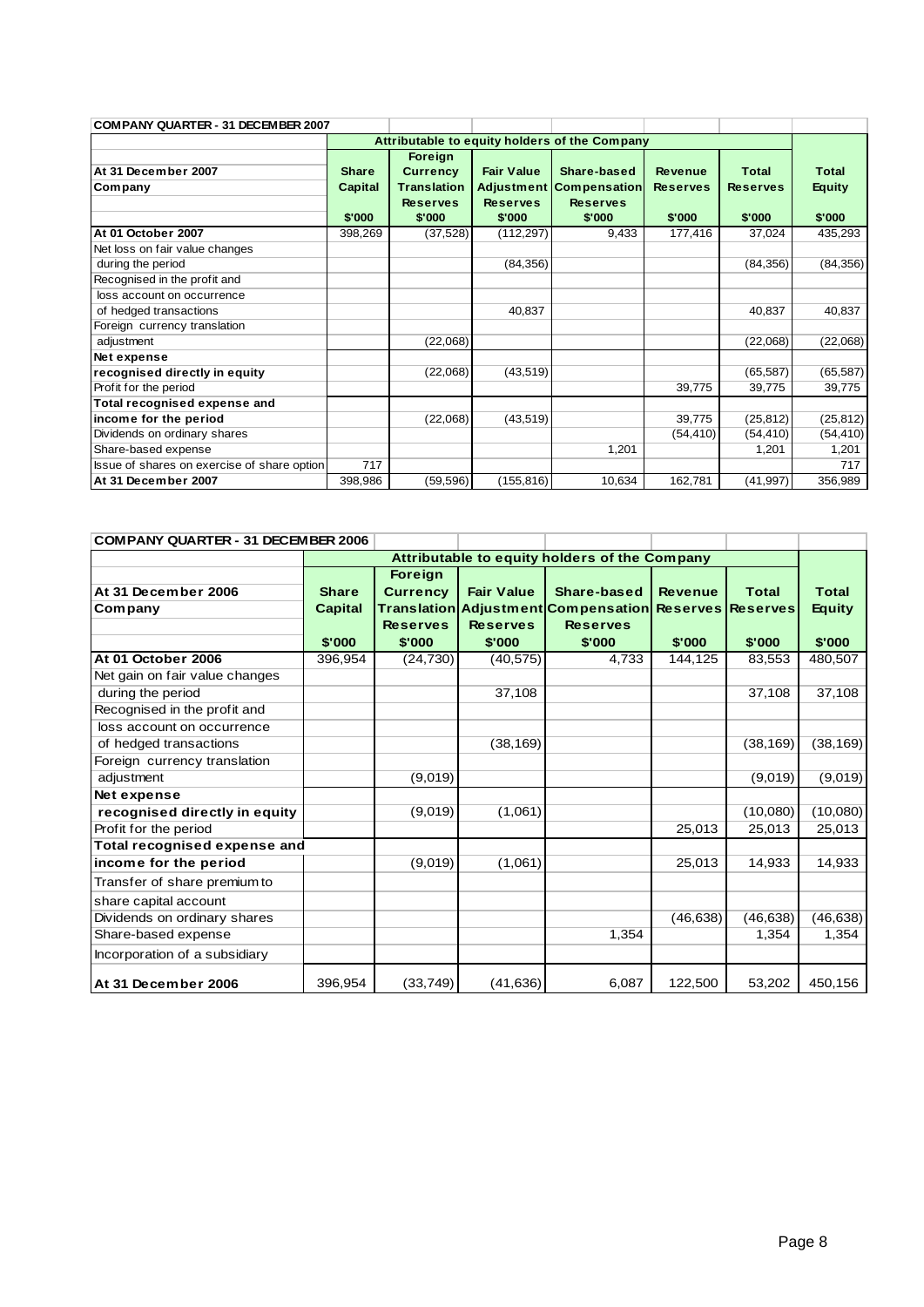1(d)(ii) Details of any changes in the company's share capital arising from rights issue, bonus issue, share buy-backs, exercise of share options or warrants, conversion of other issues of equity securities, issue of shares for cash or as consideration for acquisition or for any other purpose since the end of the previous period reported on. State also the number of shares that may be issued on conversion of all the outstanding convertibles, as well as the number of shares held as treasury shares, if any, against the total number of issued shares excluding treasury shares of the issuer, as at the end of the current financial period reported on and as at the end of the corresponding period of the immediately preceding financial year.

|                                              | Oct - Dec 07 | Oct - Dec 06 |
|----------------------------------------------|--------------|--------------|
| Issue of shares on exercise of share options | .000         |              |

1(d)(iii) To show the total number of issued shares excluding treasury shares as at the end of the current financial period and as at the end of the immediately preceding year.

|                                           | <b>Dec-07</b> | <b>Jun-07</b> |
|-------------------------------------------|---------------|---------------|
| Issued, fully paid share capital:         |               |               |
| Balance no. of shares as at 1st July 2007 | 1,555,095,400 |               |
| Addition on exercise of share options     | 826.241       |               |
|                                           |               |               |
| Total no. of shares outstanding as at     | 1,555,921,641 | 1,555,095,400 |

1(d)(iv) A statement showing all sales, transfers, disposal, cancellation and/or use of treasury shares as at the end of the current financial period reported on.

N/A

2. Whether the figures have been audited or reviewed and in accordance with which auditing standard or practice.

The financial statements presented above have not been audited or reviewed.

3. Where the figures have been audited or reviewed, the auditors' report (including any qualifications or emphasis of a matter).

N/A

4. Whether the same accounting policies and methods of computation as in the issuer's most recently audited annual financial statements have been applied.

 The adoption of the new and revised accounting standards that became applicable from 1 July 2007 did not result in substantial changes to the Group accounting policies, which are consistent with those used in the audited financial statements as at 30 June 2007.

5. If there are any changes in the accounting policies and methods of computation, including any required by an accounting standard, what has changed, as well as the reasons for, and the effect of, the changes.

 The Group has applied the same accounting policies in the preparation of the financial statements for the current reporting period as compared to the audited financial statements as at 30 June 2007.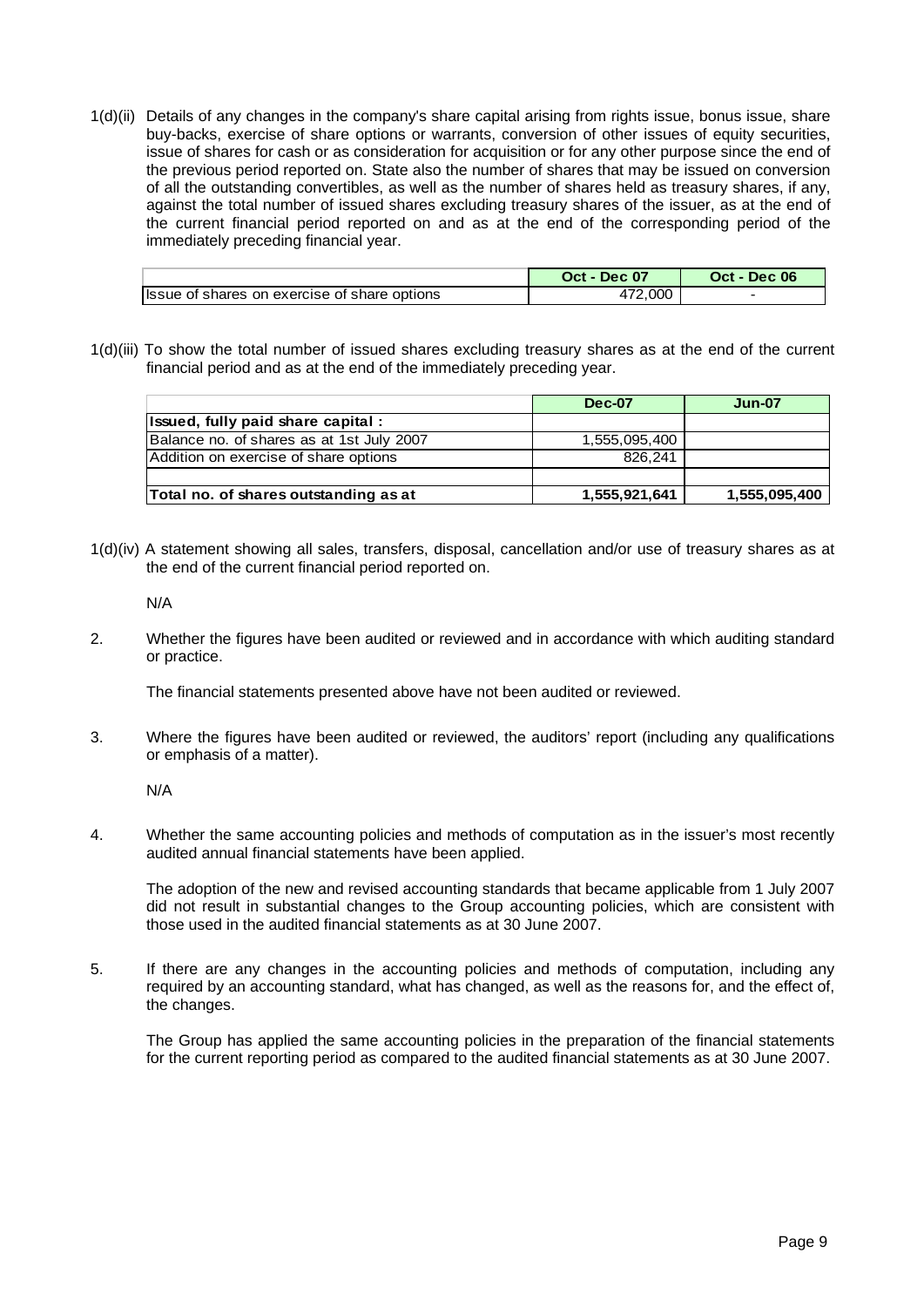6. Earnings per ordinary share of the Group for the current financial period reported and for the corresponding period of the immediately preceding financial year, after deducting any provision for preference dividends.

|                                        | Group         |                     |               |                           |  |  |  |
|----------------------------------------|---------------|---------------------|---------------|---------------------------|--|--|--|
|                                        |               | <b>Period Ended</b> |               | <b>Three Months Ended</b> |  |  |  |
|                                        | 31 Dec 2007   | 31 Dec 2006         | 31 Dec 2007   | 31 Dec 2006               |  |  |  |
| (a) Based on weighted average no. of   |               |                     |               |                           |  |  |  |
| shares (cents/share)                   | 3.03          | 2.46                | 2.43          | 1.93                      |  |  |  |
| (b) Based on fully diluted basis       |               |                     |               |                           |  |  |  |
| (cents/share)                          | 2.96          | 2.43                | 2.38          | 1.91                      |  |  |  |
| Weighted average no. of shares         |               |                     |               |                           |  |  |  |
| applicable to basic earnings per share | 1,555,536,601 | 1,554,584,400       | 1,555,467,400 | 1,554,584,400             |  |  |  |
| Weighted average no. of shares based   |               |                     |               |                           |  |  |  |
| on fully diluted basis                 | 1,589,307,907 | 1,569,427,743       | 1,589,491,124 | 1,574,684,817             |  |  |  |

The core earnings per share before considering non-cash share-based expense and amortization of intangible asset is as follows:

|                                      | <b>Group</b>        |             |                           |             |  |  |  |
|--------------------------------------|---------------------|-------------|---------------------------|-------------|--|--|--|
| Core Earnings                        | <b>Period Ended</b> |             | <b>Three Months Ended</b> |             |  |  |  |
|                                      | 31 Dec 2007         | 31 Dec 2006 | 31 Dec 2007               | 31 Dec 2006 |  |  |  |
| (a) Based on weighted average no. of |                     |             |                           |             |  |  |  |
| shares (cents/share)                 | 3.22                | 2.64        | 2.56                      | 2.03        |  |  |  |
| (b) Based on fully diluted basis     |                     |             |                           |             |  |  |  |
| (cents/share)                        | 3.16                | 2.62        | 2.50                      | 2.00        |  |  |  |

- 7. Net asset value (for the Issuer and Group) per ordinary share based on the total number of issued shares excluding treasury shares of the issuer at the end of the:
	- (a) current financial period reported on; and
	- (b) immediately preceding financial year.

|                                     | Group              |                    | Company            |                    |
|-------------------------------------|--------------------|--------------------|--------------------|--------------------|
| $\ln$ cents per share)              | As at<br>30 Dec 07 | As at<br>30 Jun 07 | As at<br>30 Dec 07 | As at<br>30 Jun 07 |
| Net asset value (NAV) per ordinary  |                    |                    |                    |                    |
| share based on issued share capital | 19.22              | 21.64              | 22.94              | 24.76              |
| as at end of the period             |                    |                    |                    |                    |

The NAV for the Group before fair value adjustment reserve, goodwill and other intangibles went down from 37.52 cents/share in June 2007 to 35.89 cents/share in December 2007.

- 8. A review of the performance of the Group, to the extent necessary for a reasonable understanding of the Group's business. It must include a discussion of the following:
	- (a) any significant factors that affected the turnover, costs, and earnings of the Group for the current financial period reported on, including (where applicable) seasonal or cyclical factors; and
	- (b) any material factors that affected the cash flow, working capital, assets or liabilities of the Group during the current financial period reported on.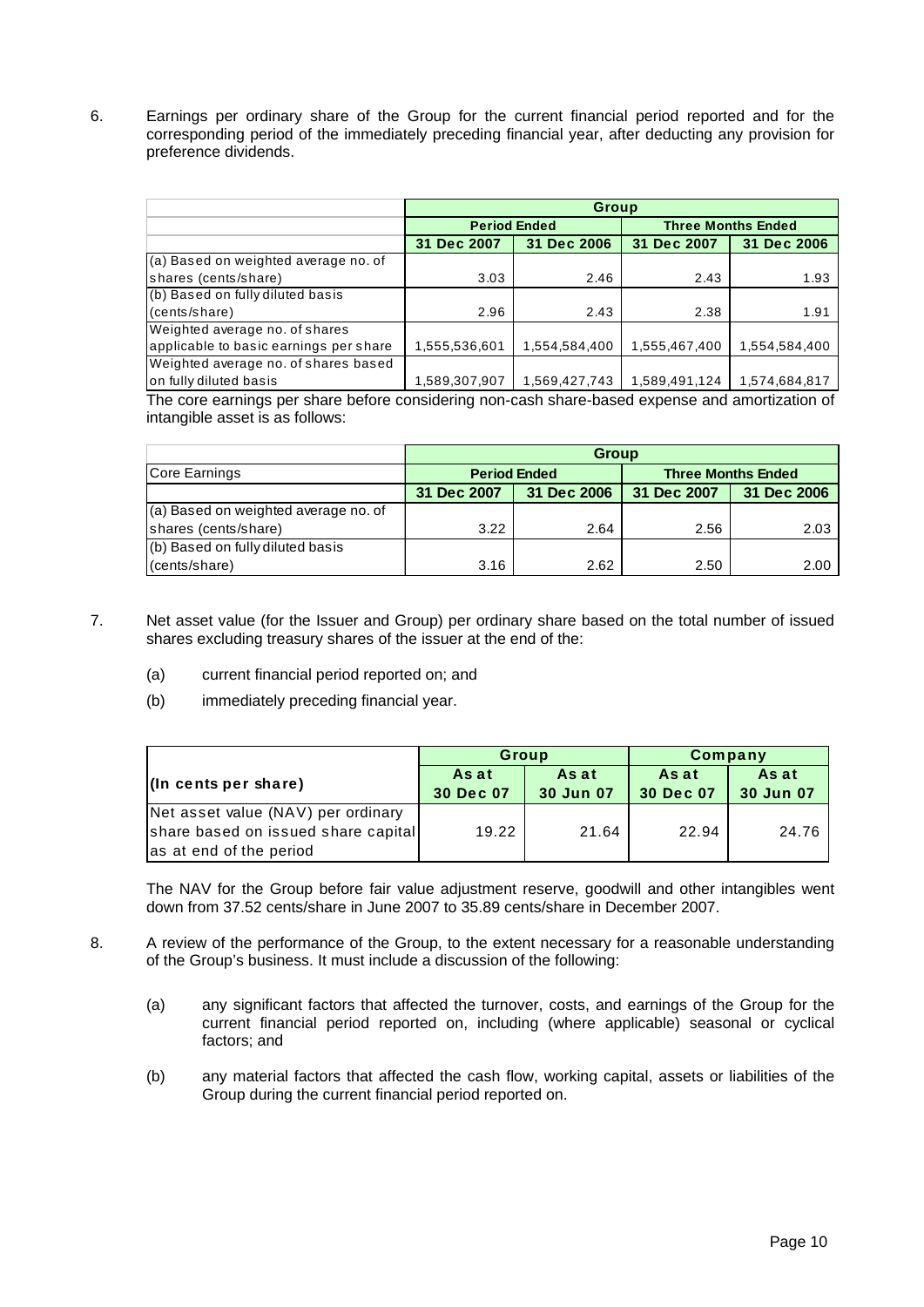## **Introduction**

Olam is a leading, global, integrated supply chain manager of agricultural products and food ingredients with operations in over 56 countries. Since the establishment of our business in 1989, we have evolved from a single country, single product trader to a multi-country, multi-product supply chain manager. Today, we manage an integrated supply chain for over 14 agricultural products. As supply chain managers, we are engaged in the sourcing, processing, warehousing, transportation, shipping, distribution and marketing of these products from the farm gate in the producing countries to the factory gate of our customers in the destination markets while managing the risks at each stage of the supply chain. We organize the 14 products that we supply into 4 business segments as given below:

| <b>Business Segment</b>                         | <b>Products</b>                                            |
|-------------------------------------------------|------------------------------------------------------------|
| <b>Edible Nuts, Spices &amp; Beans</b>          | Cashews, Other Edible Nuts (Peanuts, Almonds, Hazelnuts)   |
|                                                 | Spices (Pepper, Cloves, Nutmeg, Cassia, Ginger, Dehydrated |
|                                                 | Garlic, Desiccated Coconut and other spices)               |
|                                                 | Sesame                                                     |
|                                                 | Beans (Pulses, Lentils & Peas)                             |
| <b>Confectionery &amp; Beverage Ingredients</b> | Cocoa                                                      |
|                                                 | Coffee                                                     |
|                                                 | Sheanuts                                                   |
| <b>Food Staples &amp; Packaged Foods</b>        | Rice                                                       |
|                                                 | Sugar                                                      |
|                                                 | Dairy Products                                             |
|                                                 | Packaged Foods                                             |
| <b>Fibre &amp; Wood Products</b>                | Cotton                                                     |
|                                                 | Timber                                                     |

## **Background to analysing our Financial Statements**

### **Profitability**

- a. *Consolidation of results of companies acquired by the Group* : For H1FY2008, the results of the Group includes the results of Queensland Cotton Holdings ("QCH"), Universal Blanchers("UB"), Naarden Agro Products B.V ("NAP"), PT Dharmapala Usaha Sukses ("DUS") and Key Food Ingredients ("KFI"). All these companies were acquired during the calendar year 2007. The consolidated results for H1FY2008 are therefore not strictly comparable to results of H1FY2007. The impact of these results has been highlighted in the segmental commentary.
- b. *Gross and Net Contribution***:** We measure and track our profitability in terms of Gross Contribution (GC) and Net Contribution (NC) per ton of product supplied. GC is calculated as total revenue less cost of goods sold (raw material costs plus other direct costs, including packing costs etc.), shipping and logistics expenses, claims and commission, bank charges, net measurement of derivative instruments, gain / loss on foreign exchange and share of profit/loss from jointly controlled entity. For the purposes of determining Net Contribution, we deduct the net interest expense from the GC. We consider interest expense to be a variable cost and a function of our inventory holding periods. For every transaction, we target a minimum net contribution per ton of product supplied based on the risks, complexities and value added services that we provide to our customers to meet their specific requirements. We are focused on enhancing these margins through value added services such as vendor managed inventory services (VMI), organic certification, fair trade produce certification (FTP), customized grades and quality, proprietary market intelligence and risk management solutions to our customers.
- c. *Volumes:* The second key driver to our profitability is the volume of products supplied. Given our integration and end-to-end supply chain capabilities, we seek to match the supply of our products with demand from our customers. The volume of agricultural products that we supply is largely within our control and is a function of the strength of our supply chain infrastructure in the origins (producing countries) and the markets (consuming countries).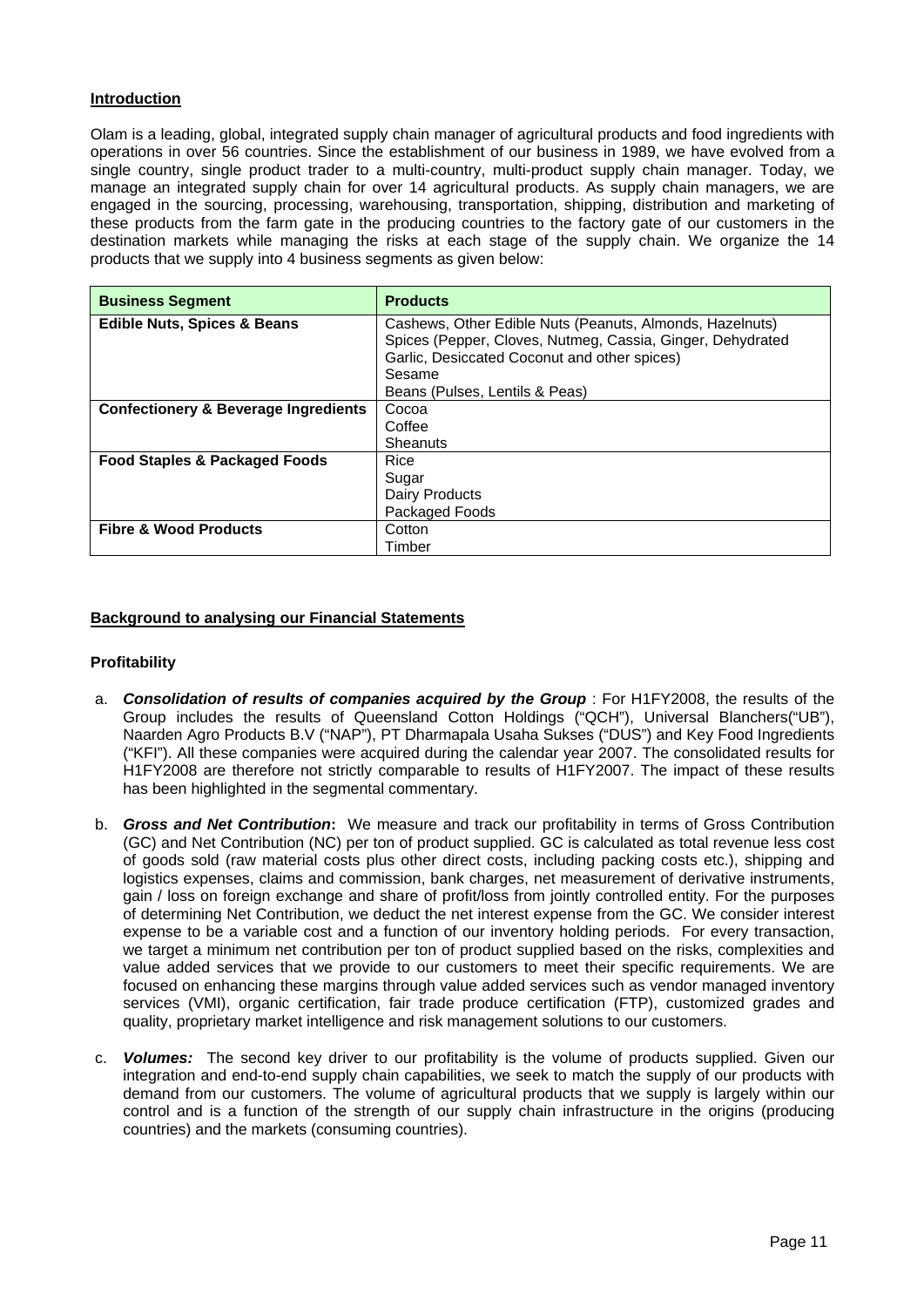d. *Seasonality :* Production of agricultural products is seasonal in nature. The seasonality of the products in our portfolio depends on the location of the producing country. The harvesting season for most of the agricultural products for countries situated in the northern hemisphere generally falls between October to March. Countries in the southern hemisphere have harvesting seasons between April to September. It is also not unusual to experience both delays as well as early starts to the harvesting seasons in these countries based on actual weather patterns in a particular year. In addition to an early or delayed harvesting season, the precise timing and size of arrivals of these products can also vary based on the farmer's selling decisions, which is mainly a function of his view on prices and his inventory holding capacity. The majority of our origins are located in the northern hemisphere. Consequently, our earnings tend to be relatively higher in the Second Half of the Financial Year (January to June) compared to the First Half of the Financial Year (July to December).

Based on this seasonality, we expect the phasing of our earnings to be as follows:

| Q <sub>1</sub> | Q2         | $1St$ Half | Q <sub>3</sub> | Q4           | $2^{nd}$ Half |
|----------------|------------|------------|----------------|--------------|---------------|
| July - Sept    | Oct - Dec  | July - Dec | Jan - March    | $Apr - June$ | Jan - June    |
| $5 - 10%$      | $25 - 30%$ | $30 - 40%$ | $35 - 40%$     | $25 - 30%$   | $60 - 70%$    |

# **Profit and Loss Statement**

During Q2 FY2008, we completed the acquisition of DUS and KFI. H1FY2008 includes the consolidation of the results of QCH, UB, NAP, DUS and KFI. The consolidated P&L for H1FY2008 is therefore not strictly comparable to results of H1FY2007. The impact of these results has been more fully highlighted in the segmental commentary. A snapshot of the results of the existing and new businesses through acquisition is given below:

| <b>Description</b>         |                             | H1FY2008                            |           | H1FY2007  | % Increase | 1% Increase |
|----------------------------|-----------------------------|-------------------------------------|-----------|-----------|------------|-------------|
|                            | Existing<br><b>Business</b> | <b>New</b><br>Business <sup>*</sup> | Total     | Total     | Total      |             |
| Volume (metric tons)       | 2,068,685                   | 268,622                             | 2,337,307 | 1,816,418 | 28.7%      | 13.9%       |
| Revenue (S\$'000)          | 2,903,890                   | 421,083                             | 3,324,973 | 2,367,488 | 40.4%      | 22.7%       |
| Net Contribution (S\$'000) | 172,062                     | 33,564                              | 205,626   | 131,571   | 56.3%      | 30.8%       |

\* New Business through acquisitions.

The growth in our existing business continues to remain strong and posted a growth in revenues of 22.7% and net contribution of 30.8% over H1FY2007. The total net contribution increased by 56.3% and the existing business contributed to 54.7% of this net contribution growth.

All the acquired businesses turned in positive net contribution in Q2FY2008. With the exception of QCH and DUS, the performance of the acquired companies exceeded expectations and were earnings accretive in this period. The acquired businesses accounted for 51% of the growth in Group's sales volume and contributed to S\$ 33.6 million in net contribution.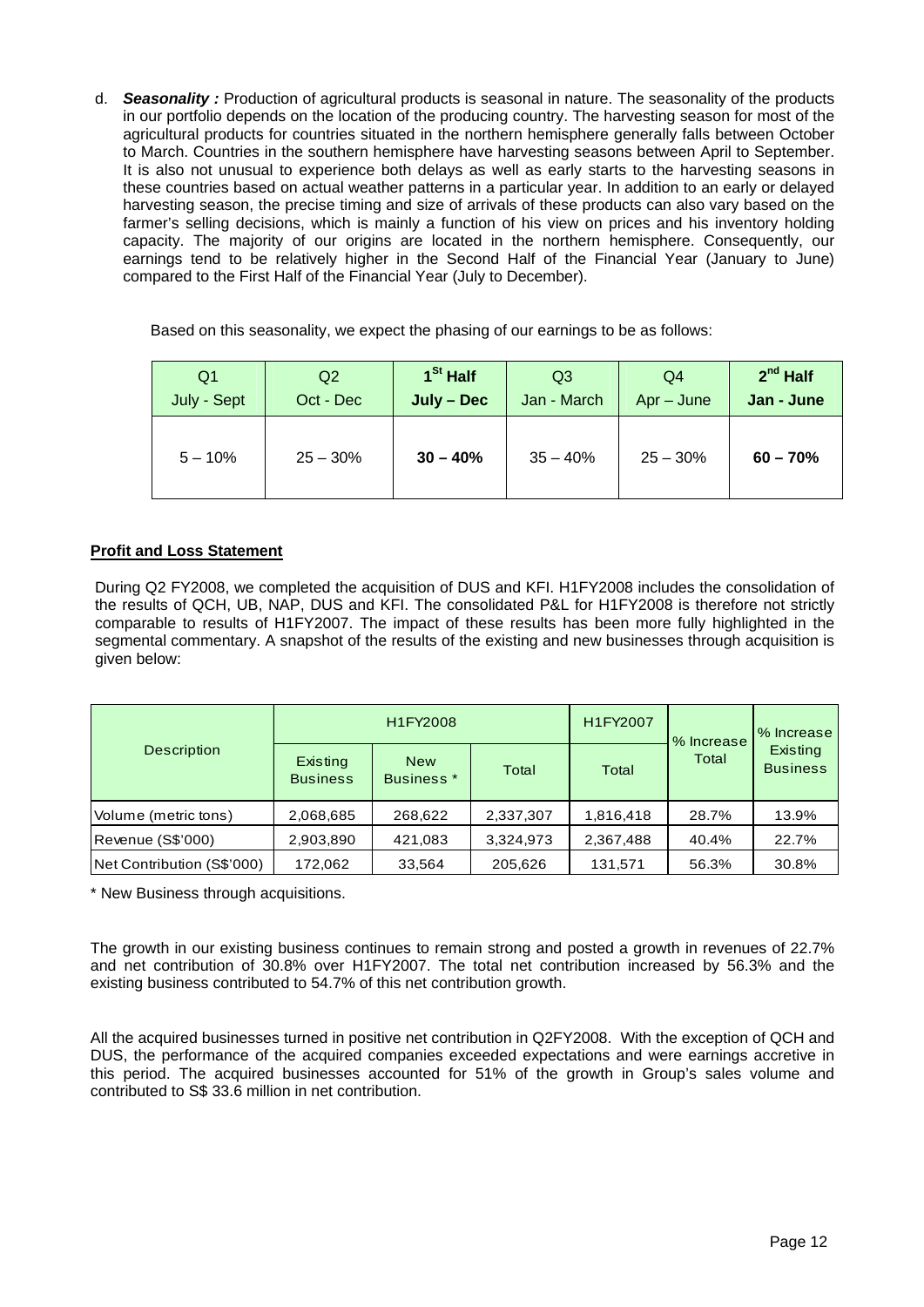The following table provides segmental breakdown on Sales Volume, Sales Revenue, Gross Contribution (GC) and Net Contribution (NC) for Q2FY2008 and comparison with Q2FY2007.

| Quarter                    |                                         |               |                                      |               |                                                |               |                                              |               |
|----------------------------|-----------------------------------------|---------------|--------------------------------------|---------------|------------------------------------------------|---------------|----------------------------------------------|---------------|
|                            | <b>Sales Volume</b><br>(in Metric Tons) |               | <b>Sales Revenue</b><br>(in S\$'000) |               | <b>Gross Contribution (GC)</b><br>(in S\$'000) |               | <b>Net Contribution (NC) (in</b><br>S\$'000) |               |
| <b>Segment</b>             | <b>Dec 07</b>                           | <b>Dec 06</b> | <b>Dec 07</b>                        | <b>Dec 06</b> | <b>Dec 07</b>                                  | <b>Dec 06</b> | <b>Dec 07</b>                                | <b>Dec 06</b> |
| Edible Nuts,               |                                         |               |                                      |               |                                                |               |                                              |               |
| <b>Spices &amp; Beans</b>  | 97,777                                  | 91,133        | 189,721                              | 150.664       | 17,819                                         | 13,123        | 10,015                                       | 9,688         |
| Per ton (S\$)              |                                         |               | 1,940                                | 1,653         | 182                                            | 144           | 102                                          | 106           |
| <b>Confectionery &amp;</b> |                                         |               |                                      |               |                                                |               |                                              |               |
| <b>Beverage</b>            |                                         |               |                                      |               |                                                |               |                                              |               |
| <b>Ingredients</b>         | 275,600                                 | 238,070       | 666,597                              | 557,669       | 59,333                                         | 45,281        | 39,639                                       | 30,817        |
| Per ton (S\$)              |                                         |               | 2,419                                | 2,342         | 215                                            | 190           | 144                                          | 129           |
| <b>Food Staples &amp;</b>  |                                         |               |                                      |               |                                                |               |                                              |               |
| <b>Packaged Foods</b>      | 730,941                                 | 630,846       | 670.630                              | 485.356       | 49,147                                         | 33,521        | 36,083                                       | 21,520        |
| Per ton (S\$)              |                                         |               | 917                                  | 769           | 67                                             | 53            | 49                                           | 34            |
| Fibre & Wood               |                                         |               |                                      |               |                                                |               |                                              |               |
| Products*                  | 316,558                                 | 183,508       | 421,304                              | 270,035       | 49,086                                         | 29,476        | 31,319                                       | 19,577        |
| Per ton (S\$)              |                                         |               | 1,331                                | 1,472         | 155                                            | 161           | 99                                           | 107           |
| <b>Total</b>               | 1,420,876                               | 1,143,557     | 1,948,253                            | 1,463,724     | 175,385                                        | 121,401       | 117,056                                      | 81,602        |
| Per ton (S\$)              |                                         |               |                                      |               | 123                                            | 106           | 82                                           | 71            |

| <b>Cumulative</b>         |                                         |               |                                      |               |                                                |               |                                              |               |
|---------------------------|-----------------------------------------|---------------|--------------------------------------|---------------|------------------------------------------------|---------------|----------------------------------------------|---------------|
|                           | <b>Sales Volume</b><br>(in Metric Tons) |               | <b>Sales Revenue</b><br>(in S\$'000) |               | <b>Gross Contribution (GC)</b><br>(in S\$'000) |               | <b>Net Contribution (NC) (in</b><br>S\$'000) |               |
| Segment                   | <b>Dec 07</b>                           | <b>Dec 06</b> | <b>Dec 07</b>                        | <b>Dec 06</b> | <b>Dec 07</b>                                  | <b>Dec 06</b> | <b>Dec 07</b>                                | <b>Dec 06</b> |
| Edible Nuts,              |                                         |               |                                      |               |                                                |               |                                              |               |
| <b>Spices &amp; Beans</b> | 306,045                                 | 225,773       | 426,549                              | 335,111       | 49,945                                         | 28,362        | 33,588                                       | 19,435        |
| Per ton (S\$)             |                                         |               | 1,394                                | 1,484         | 163                                            | 126           | 110                                          | 86            |
| Confectionery &           |                                         |               |                                      |               |                                                |               |                                              |               |
| <b>Beverage</b>           |                                         |               |                                      |               |                                                |               |                                              |               |
| <b>Ingredients</b>        | 448,110                                 | 384.444       | 1,147,608                            | 892,512       | 96,461                                         | 71,536        | 62,602                                       | 47,710        |
| Per ton (S\$)             |                                         |               | 2,561                                | 2,322         | 215                                            | 186           | 140                                          | 124           |
| Food Staples &            |                                         |               |                                      |               |                                                |               |                                              |               |
| <b>Packaged Foods</b>     | 1,077,918                               | 923,716       | 1,011,959                            | 709,042       | 82,504                                         | 52,608        | 60,197                                       | 33,594        |
| Per ton (S\$)             |                                         |               | 939                                  | 768           | 77                                             | 57            | 56                                           | 36            |
| Fibre & Wood              |                                         |               |                                      |               |                                                |               |                                              |               |
| Products*                 | 505,234                                 | 282,486       | 738,857                              | 430,823       | 76,953                                         | 44,867        | 49,238                                       | 30,832        |
| Per ton (S\$)             |                                         |               | 1,462                                | 1,525         | 152                                            | 159           | 97                                           | 109           |
| Total                     | 2,337,307                               | 1,816,419     | 3,324,973                            | 2,367,488     | 305,862                                        | 197,373       | 205,626                                      | 131,571       |
| Per ton (S\$)             |                                         |               |                                      |               | 131                                            | 109           | 88                                           | 72            |

\* Wood Products measured in cubic metres.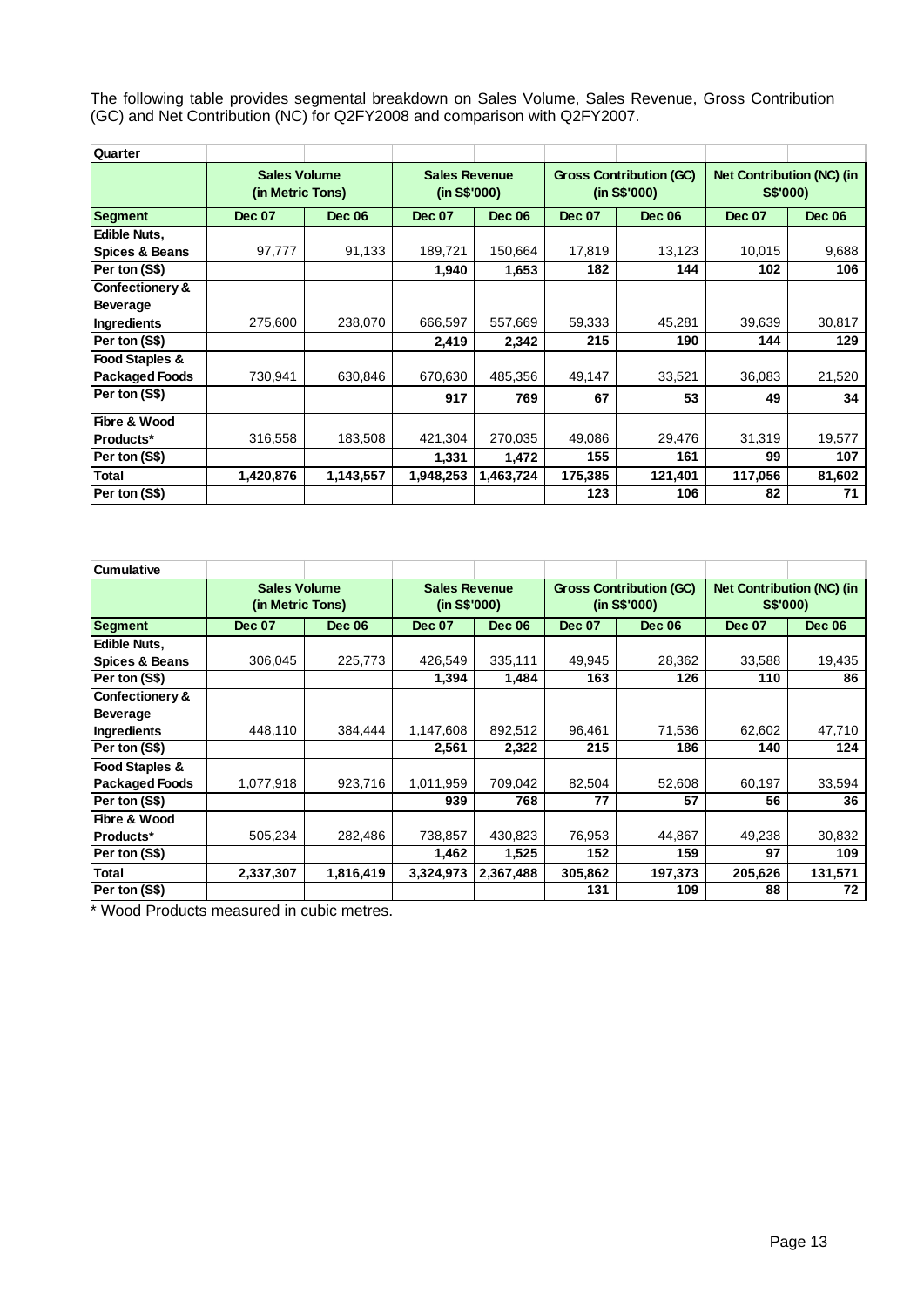The progress made during FY2008 is highlighted below:

### ¾ **Edible Nuts, Spices & Beans**

The Edible Nuts, Spices & Beans segment recorded a volume growth of 35.6% and revenue growth of 27.3% in H1 FY2008. Net Contribution also recorded a strong 72.8% growth to S\$33.6 million in H1 FY2008.

Key highlight of this quarter was the acquisition of KFI, a company involved in the spices dehydrates business. This acquisition was completed on time and successfully integrated into our larger spices business during the quarter. This acquisition accelerates our entry into the new dehydrates segment and also expands the product offering to our spices customers. KFI has been earnings accretive from the first quarter of its consolidation into the groups' accounts. UB continues to perform well and has underpinned the growth in the peanuts business. Our existing businesses in this segment continue to deliver strong results with Sesame, Spices, Pulses and Peanuts recording double digit growth in volumes. However, there has been a volume shortfall in the cashew business in H1 FY2008 as compared to the previous period mainly on account of short crop in both Brazil and Tanzania, two key origins in the Southern Hemisphere that are in season during this period.

### ¾ **Confectionery and Beverage Ingredients**

Sales Volume and Revenue in the Confectionery & Beverage Ingredients segment grew 16.6% and 28.6% respectively in H1 FY2008. Net Contribution also recorded a strong 31.2% growth to S\$62.6 million in H1 FY2008.

The Coffee and Cocoa businesses continued to experience significant market volatility during this period. For most of this quarter, the coffee market continued to be in backwardation. Coffee business expanded volumes by 37% in the H1 FY2008. However sustained backwardation is beginning to put some pressure on the margins. Our expansion into the Arabica business in South America including Brazil, Colombia, Honduras and Peru continues to make good progress and has been one of the main drivers for growth in the coffee business in this period. During the quarter, the Company also announced its plans to set up a soluble coffee processing facility in Vietnam at an expected capital investment of US\$45 million. This is a significant strategic move for the coffee business as it seeks to forward integrate into the higher value added part of the coffee supply chain.

The late cocoa arrivals at the start of the main crop season in West Africa particularly in Cameroon and Ivory Coast has affected volumes during the quarter. Sheanut volumes doubled compared to the previous corresponding period due to the strong demand for CBEs (cocoa butter equivalents).

## ¾ **Food Staples and Packaged Foods Business**

Sales Volume and Revenue for the Food Staples & Packaged Foods segment grew 16.7% and 42.7% respectively in H1 FY2008 compared to H1 FY2007. Net Contribution also recorded a strong 79.2% growth to S\$60.2 million in H1 FY2008.

Volumes in the Rice business grew by 29.8% in volume during H1 FY2008. The rice business has delivered a record performance during this period on the back of strong demand growth combined with historically low inventory levels across most of the West and Southern African markets. In Sugar, during this quarter, we completed the acquisition of DUS. We have now embarked on a major refurbishment of the facility and trial production is expected to start in the beginning of February 2008. The Dairy business continued to perform strongly with volumes growing by 21% in H1 FY2008 despite prices for Dairy products coming down sharply during this quarter. The successful integration of NAP also contributed to the strong performance in the Dairy segment. Our Packaged Food distribution business made good progress during this period particularly in West Africa.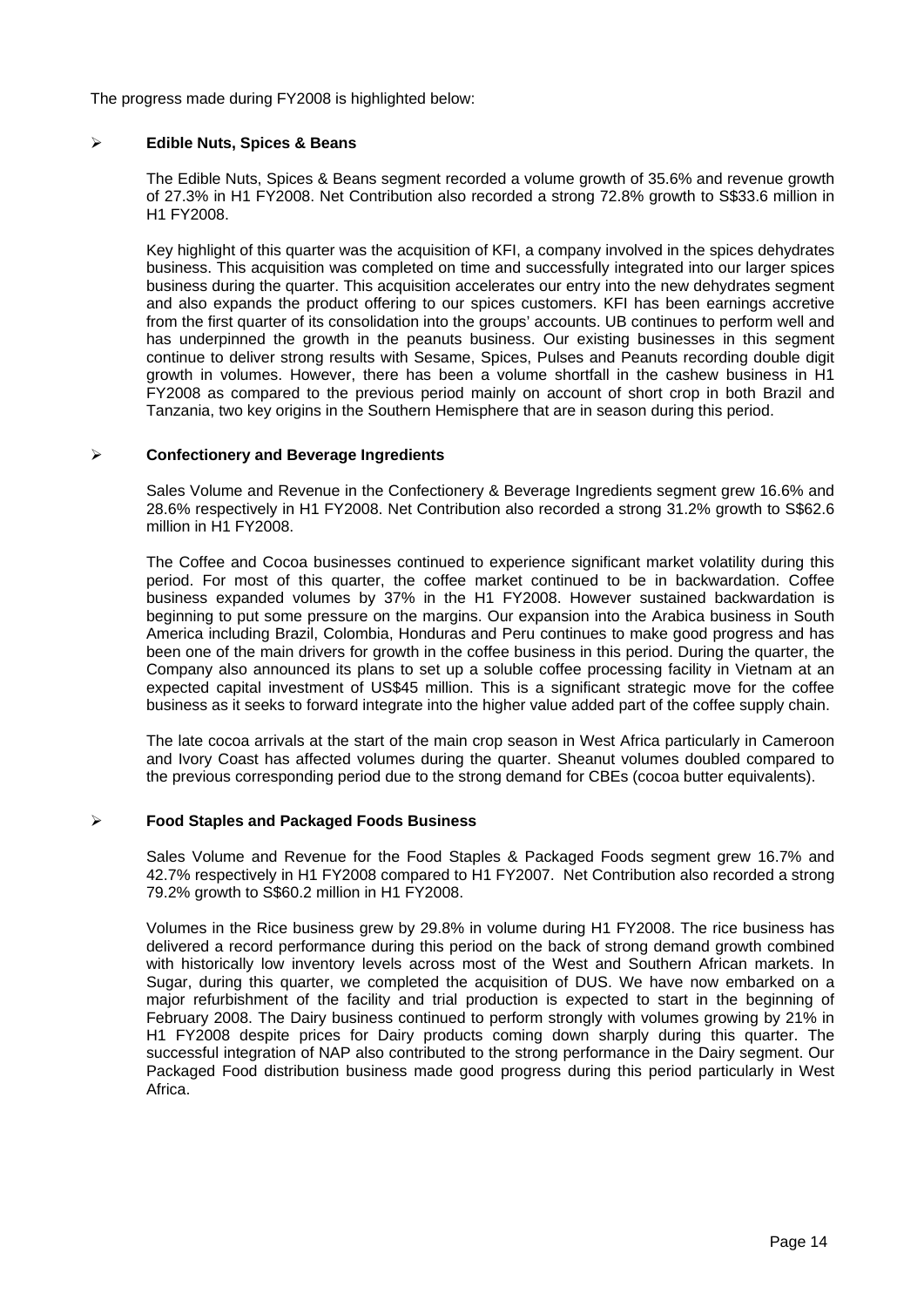### ¾ **Fibre and Wood Products**

The Fibre & Wood Products segment had a growth of 78.9% in Sales Volume and 71.5% in sales revenue H1 FY2008. Net Contribution also recorded a strong 59.7% growth to S\$49.2 million in H1 FY2008.

Strong performance in our existing cotton business, combined with the additional volumes of QCH, has contributed to the volume growth of 136% recorded over the corresponding period last year. We had reiterated our guidance during our Q1 FY2008 results briefing in November 2007 that QCH is expected to incur a full year loss of SGD 16 to SGD 19 million (AUD 12 to AUD 14 million) this year due to the severe drought conditions in Australia. This guidance has not changed. However, the cotton growing areas in Australia have received good rains in the recent past, leading us to believe that the prolonged drought conditions in Australia may have finally ended. This increases the possibility of a better cotton crop in the next planting season and a return to a normal cotton crop in the subsequent season.

The Wood Products business continued to perform well during this period. The business continues to make solid progress and execute well on its strategy of expanding its participation in plantation products, enhancing its primary and secondary processing activities, successfully growing its value added manufacturing business including top layer and flooring products manufacturing and developing direct distribution in the key markets of China, Vietnam, India and Europe.

### **Costs and Expenses**

- Q2 FY2008: SG&A increased by 54.9% to S\$74.3 million in Q2FY2008 over the corresponding quarter in FY2007. A significant portion of this increase is due to the consolidation of overhead expenses of the various companies acquired in 2007 including QCH, UB, NAP, DUS and KFI. SG&A/Sales ratio increased from 3.28% in Q2 FY2007 to 3.82% in Q2FY2008.
- H1FY2008: SG&A increased by 71.5% to S\$152.5 million in H1FY2008 over the corresponding period in FY2007. Increase in SG&A at 71.5% was higher than our growth in underlying Sales Revenue of 40.4%. SG&A/Sales ratio increased from 3.76% in H1 FY2007 to 4.59% in H1FY2008. More than half of the increase in the SG&A costs is attributable to the consolidation of the acquired businesses.

### **Profit before tax**

- Q2FY2008: For the quarter ended 31 December 2007, Profit before tax increased by 26.7% to S\$42.6 million as compared to S\$33.6 million in FY2007.
- H1FY2008: For the half year ended 31 December 2007, Profit before tax increased by 24.3% to S\$52.9 million as compared to S\$42.6 million in FY2006.

### **Taxation**

- Q2FY2008: Taxes increased to S\$4.8 million for Q2FY2008 as compared to S\$3.5 million for Q2FY2007.
- H1FY2008: Taxes increased to S\$6.0 million for H1FY2008 as compared to S\$4.5 million for H1FY2007.

### **Net profit after tax**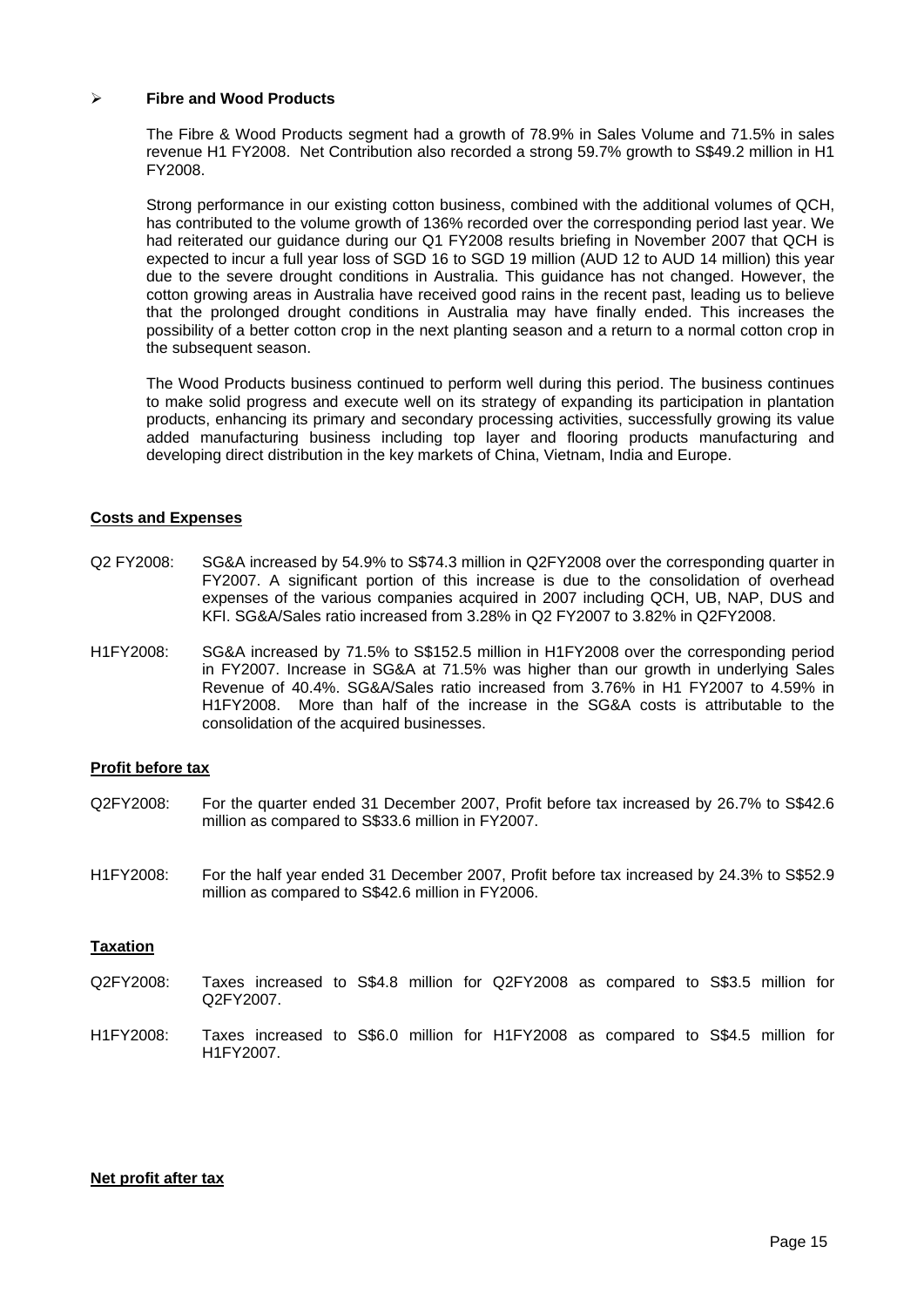- Q2FY2008: Net profit after tax increased by 25.4% to S\$37.7 million for Q2FY2008 from S\$30.1 million in Q2FY2007.
- H1FY2008: Net profit after tax increased by 23.1% to S\$46.9 million for H1FY2008 from S\$38.1 million in H1FY2007.

### **Balance Sheet & Cash Flow**

### **Equity and Reserves**

Total equity and reserves decreased by 7.1% from S\$432.7 million as of 30 June 2007 to S\$402.2 million as of 31 December 2007. As announced during the quarter, a dividend of S\$54.4 million was paid out.

There has been a net decrease of S\$156.1 million to equity on account of the revaluation of financial derivatives used for hedging purposes as per the provision of FRS 39, with a corresponding impact on both Current Assets and Current Liabilities categorized under "Fair value of derivative financial instruments." This is the result of unrealized losses on derivatives used for hedging the underlying physicals and where the futures prices of the underlying commodities (Cocoa, Coffee, Sugar and Cotton) have increased post hedging. Under the requirements of FRS 39, these unrealized losses will flow through the profit & loss statement as and when the sale of physical stocks (being the hedged items) is recognized. These unrealized losses are related to effective hedging instruments and are expected to be offset by equivalent gains from the underlying physical transactions. Therefore, these adjustments are not expected to have any material impact on the profitability of the Group.

### **Intangible assets**

The amount mainly represents the goodwill and value of intangibles of UB for which the "Purchase Price Allocation" (PPA) exercise was completed as on  $30<sup>th</sup>$  June 2007 as per the provisions of FRS 103. We are in the process of carrying out the PPA exercise for all other acquired businesses. The value of intangible assets reflected in the balance sheet is expected to increase when this exercise is completed.

### **Fixed Assets**

Investments in fixed assets amounted to S\$313.9 million for the half year ended 31 December 2007. The increase has been mainly on account of consolidation of the acquired businesses.

### **Current Assets**

### *Debtors Analysis*

Debtor days in Q2 FY2008 reduced significantly to 21 days as compared to 34 days as at 30 June 2007. 77.4% of debtors were secured either against Letters of Credit or against documents with the bank for collection.

### *Stocks*

Stock turnover days reduced to 75 days as compared to 85 days as at 30 June 2007. There was an increase in stock value by S\$79.5 million to S\$ 1242.7 million from S\$ 1163.2 million as on 30 June 2007. 83.7% of the stocks were sold forward to customers or hedged using financial derivatives. The price exposure on the balance inventories are actively managed through both volume and period limits as per our risk management policies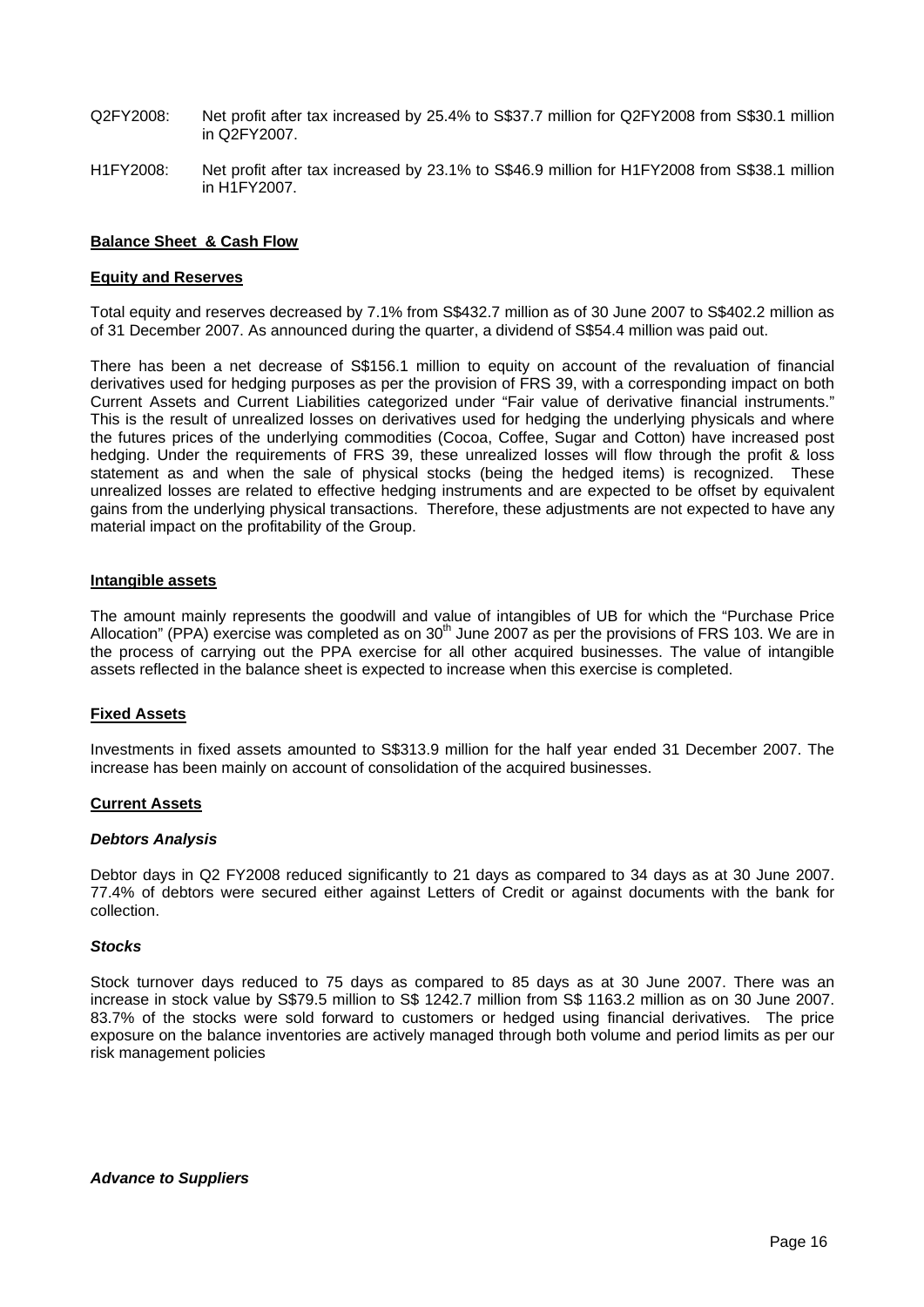Advance to Suppliers days went up to 22 days in H1FY2008 as compared to 19 days as of June 2007. The advances increased from S\$255.7 million in FY2007 to S\$368.1 million in FY2008. This was mainly on account of an increase in the general level of operations during the period.

### *Borrowings*

Borrowings increased to S\$2,380 million as of end of December 2007 from S\$1,919 million as of end June 2007 on account of funding additional working capital, acquisition funding as well as consolidation of debt of QCH, UB and NAP operations

### *Cash and Fixed Deposits*

Cash and Fixed Deposits increased by 19.9% to S\$285.0 million as on December 2006 from S\$237.6 million as on June 2007.

9. Where a forecast, or a prospect statement, has been previously disclosed to shareholders, any variance between it and the actual results.

There was no forecast made by the company.

10. A commentary at the date of the announcement of the significant trends and competitive conditions of the industry in which the Group operates and any known factors or events that may affect the Group in the next reporting period and the next 12 months.

During the H1 FY2008, the industry witnessed an increased level of volatility in the prices of various products. While the volatility has had minimal impact on the financial results of the Group, there has been a significant change to equity and current assets and liabilities (fair value of derivative financial instruments) due to the adoption of Hedge Accounting provisions under FRS39.

Over the past 18 months, the Company had announced a number of acquisitions and joint ventures. The completion of these transactions is subject to certain closing conditions and approvals from relevant authorities as such the outcome of these transactions is uncertain until these conditions and approval are met or have been granted. We are also continuously exploring various acquisition and investment opportunities which may assist in the Group's growth over the medium to long term. Some of these acquisition and investment opportunities may materialize over the next 12 months. We will announce such acquisition and investment opportunities accordingly as and when they materialize.

- 11. Dividend
- (a) Current Financial Period Reported On 31<sup>st</sup> December 2007

 During the quarter, the Company paid out a tax exempt dividend of S\$54.411 million comprising ordinary dividend of S\$0.0175 per share and a special dividend of S\$0.0175 per share.

(b) Corresponding Period of the Immediately Preceding Financial Year.

 During Q2FY2007, the Company paid out tax exempt dividend of S\$ 46.638 million comprising ordinary dividend of S\$0.015 per share and special dividend of S\$0.015 per share.

(c) Whether the dividend is before tax, net of tax or tax exempt. If before tax or net of tax, state the tax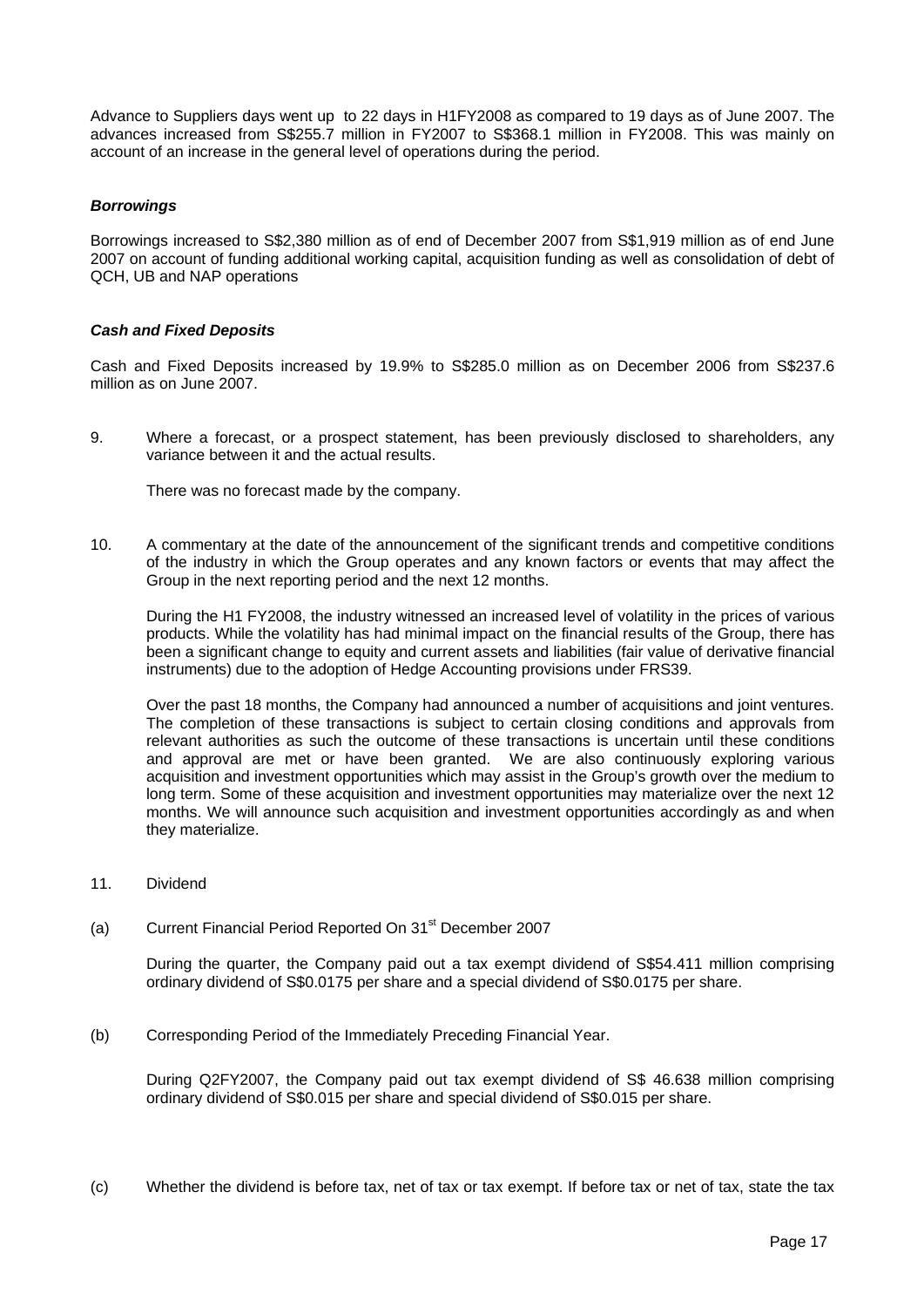rate and the country where the dividend is derived. (If the dividend is not taxable in the hands of shareholders, this must be stated)

The dividend paid is tax exempt in the hands of shareholders.

(d) Date payable

N/A

(e) Books closure date

N/A

12. If no dividend has been declared/recommended, a statement to that effect.

During the current period there is no dividend declared or recommended.

### **PART II: Additional information required for Full Year announcement (This part is not applicable to Q1, Q2, Q3 or Half Year Results)**

- 13. Segmented revenue and results for business or geographical segments (of the Group) in the form presented in the issuer's most recently audited annual financial statements, with comparative information for the immediately preceding year.
- 14. In the review of performance, the factors leading to any material changes in contributions to turnover and earnings by the business or geographical segments.
- 15. A breakdown of sales.
- 16. A breakdown of the total annual dividend (in dollar value) for the issuer's latest full year and its previous full year.
- 17. Interested Persons Transactions.